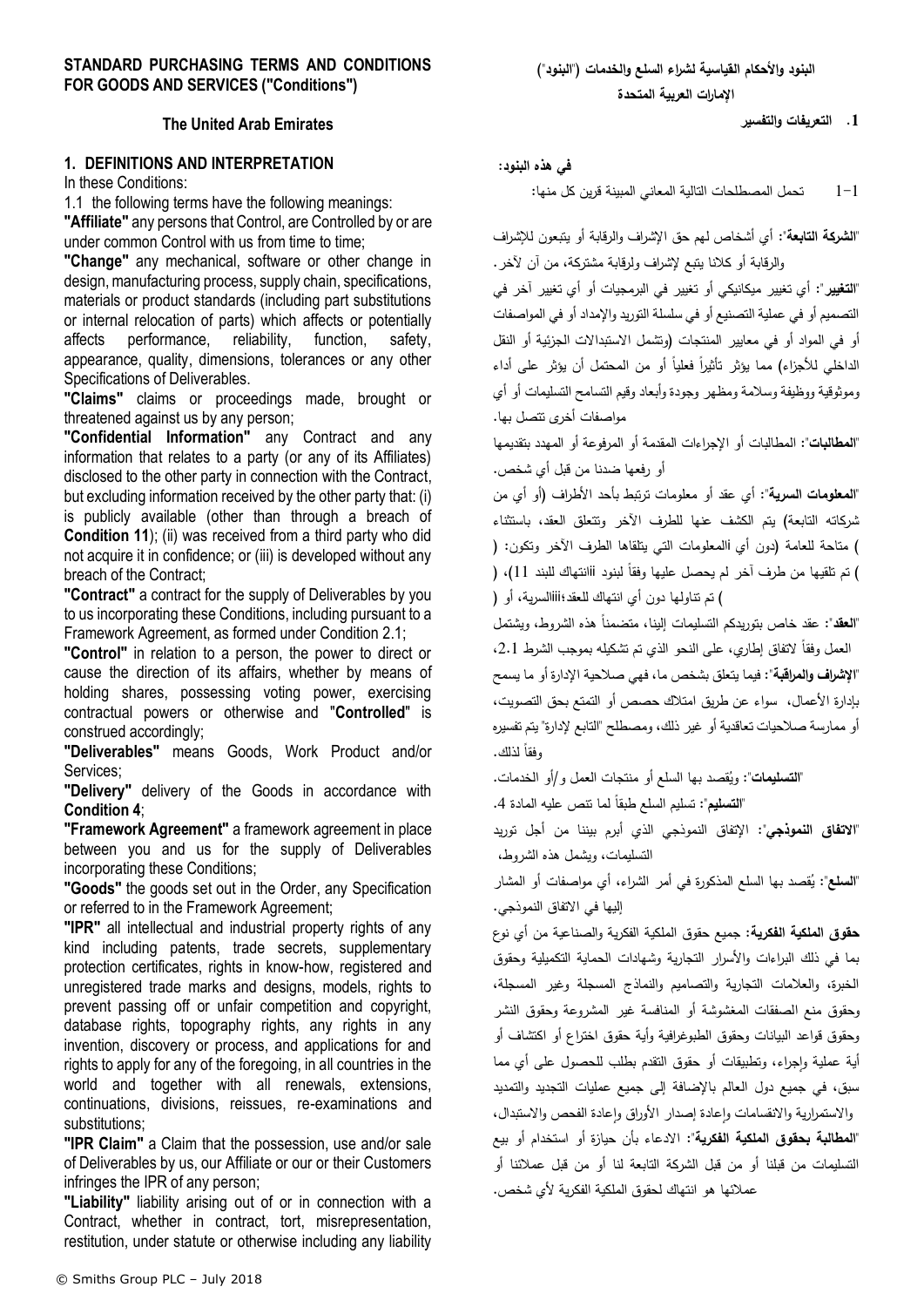under an indemnity contained in a Contract and/or arising from a breach of, failure to perform, or delay in performing any of a party's obligations under a Contract, howsoever caused including if by negligence;

**"Losses"** all losses, liabilities, costs, demands, damages and expenses that are or will be incurred by us or our Affiliates including in respect of any Claims, including IPR Claims;

**"Order"** our written acceptance of your quotation for the supply of Deliverables to us AND/OR any purchase order submitted by us to you for Deliverables;

**"Price"** (i) the lower of the price for the Deliverables set out in the Order and your price for the Deliverables in force at the time of Delivery of Goods or completion of Services; or (ii) where there is a Framework Agreement in place, the price for the Deliverables as set out in the Framework Agreement;

"**Services**" the services set out in the Order or any Specification or referred to in the Framework Agreement:

**"Specification"** the specifications and requirements for the Deliverables set out or referred to in the Order or as defined in the Framework Agreement;

**"we"** or **"us"** or **"our"** the person named as the customer in the Order and/or referred to as "Customer" in a Framework Agreement;

**"Work Product"** any reports, documents, work product or other materials created for us by you, or on your behalf, arising from the Services;

**"you"** the person named as the supplier in the Order and/or referred to as the "Supplier" in a Framework Agreement;

1.2 headings are for ease of reference and do not affect the interpretation of these Conditions;

1.3 references to a "person" include any individual, body corporate, partnership, government authority, agency or department, state or any other entity (in each case whether or not having separate legal personality);

1.4 any words following the words "include", "in particular" or any similar expressions will be construed without limitation and accordingly will not limit the meaning of the words preceding them;

1.5 an obligation on a party to procure or make sure the performance or standing of another person will be construed as a primary obligation of that party; and

1.6 a reference to a statute or statutory provision is a reference to it as amended or re-enacted. A reference to a statute or statutory provision includes all subordinate legislation made under that statute or statutory provision; and

1.7 the English language version of these Conditions is the binding version as between you and us. Any translation has been prepared for convenience only. In the event of any conflict, ambiguity or inconsistency between the English language version of these Conditions and any translated version, the English language version shall prevail.

**"المسؤولية"**: المسؤولية الناشئة عن العقد أو فيما يتعلق به، سواء كانت مسؤولية تعاقدية أو تقصيرية أو عن تحريف أو إرجاع الممتلكات بموجب القانون أو بأي شكل آخر بما في ذلك أي مسؤولية تعويضية واردة في العقد و/أو أي خالفات ناشئة عن انتهاك أو عدم تنفيذ أو تأخير في تنفيذ أي من لتزامات أحد الأطراف بموجب العقد، مهما كان السبب في حدوث ذلك وإن كان نتيجة اإلهمال،

**"الخسائر"**: جميع الخسائر وااللتزامات والتكاليف والطلبات والخسائر والمصروفات التي نتحملها أو سوف نتحملها نحن أو شركاتنا التابعة، بما في ذلك الخاصة بأي مطالبات، و من بينها المطالبات المتعلقة بحقوق الملكية الفكرية،

**"أمر الشراء"**: موافقتنا الكتابية على عرض أسعاركم لتوريدنا التسليمات و/أو أي أمر شراء قمنا بإرساله إليكم طلبا للتسليمات؛

( سعر التسليمات المذكور في أمر الشراء وسعر التسليمات i**"السعر"**: ) ( سعر iiالمعمول به وقت تسليم السلع أو إنجاز الخدمات، أيهما أقل، أو ) التسليمات المذكور في االتفاق النموذجي، إن وجد.

**"الخدمات"**: الخدمات المذكورة في أمر الشراء أو أي مواصفة أو المشار إليها في االتفاق النموذجي،

**"المواصفات"**: مواصفات التسليمات ومتطلباتها المذكورة أو المشار إليها في أمر الشراء أو حسب التعريف الوارد في االتفاق النموذجي،

<mark>تحن (بصيغة الفاعل أو المفعول أو ضمير الملكية)</mark>": الشخص المعرّف بالعميل في أمر الشراء و/أو المشار إليه بـ"العميل" في االتفاق النموذجي،

**"منتجات العمل"**: أي تقارير أو مستندات أو منتجات عمل أو مواد أخرى تقومون بإعدادها لنا أو تُعد بالنيابة عنكم ونتشأ عن الخدمات،

"**أنتم**": الشخص المعرّف بالمورد في أمر الشراء و/أو المشار إليه بـ"المورد" في االتفاق النموذجي.

- 2-1 أُدرجت العناوين لتيسير الرجوع إليها دون التأثير على تفسير هذه البنو د،
- 3−1 الإشارة إلى "الشخص" يشمُل أي فرد أو هيئة مؤسسة أو شراكة أو سلطة حكومية أو وكالة أو إدارة أو كيان رسمي أو أي كيان آخر (سواء كان لأي مما ذكر شخصية قانونية مستقلة أم لا)،
- 4-1 أي كلمة تتبع كلمة ")ت(يتضمن" أو كلمة "على وجه الخصوص" اُو أي عبارات مشابـهة شوف تُفسَّر دون حصـر وبالتالـي لن تحد من معنى الكلمات التي تسبقها.
- 5-1 يؤول االلتزام الواقع على كاهل أحد األطراف للحصول أو التأكد من أداء أو وضع أي شخص أخر على أنه النتزاما رئيسيا على كاهل ذلك الطرف،
- 6-1 يتم اإلشارة إلى أي تشريع أو حكم قانوني بعد تعديله أو إعادة إصداره. كما تتضن اإلشارة إلى تشريع أو حكم قانوني كل التشريعات الفرعية الصادرة بموجب ذلك التشريع أو الحكم القانوني؛ و
- 7-1 النسخة اإلنجليزية من هذه البنود هي النسخة الملزمة فيما بيننا ولم نعد أي ترجمة إال ألغراض التوضيح فقط، فعند وجود أي تعارض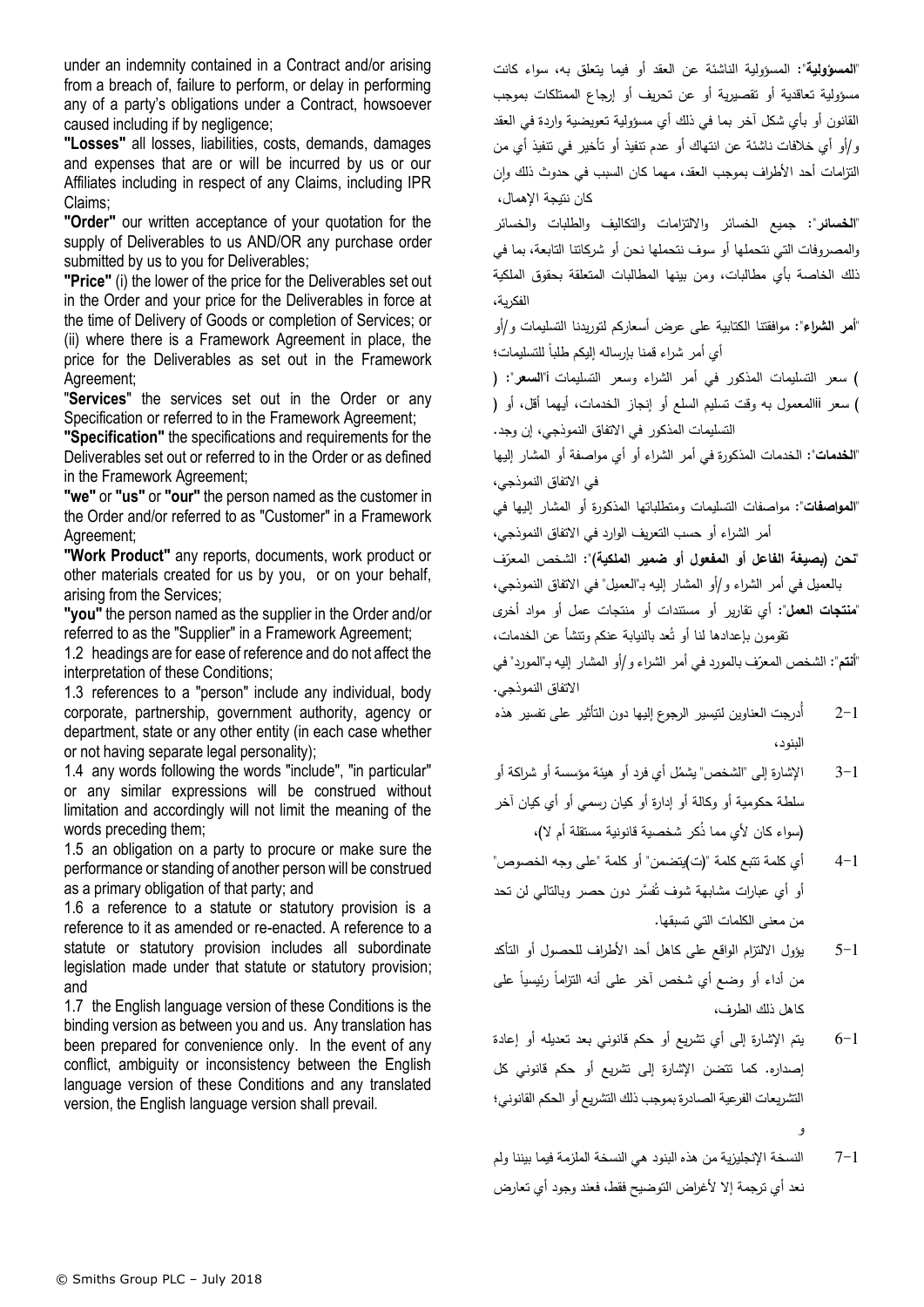أو غموض أو تناقض بين اللغة اإلنجليزية وأي نسخة مترجمة من هذه البنود، يُعمل بالنسخة الصادرة باللغة الإنجليزية.

#### **.2 صياغة العقد**

- 1–2 يصاغ العقد عند قبولنا لأي عرض أسعار صادر عنكم (شفهيا أو كتابة) بإصدار أمر شراء (سواء كان هناك اتفاقا نموذجيا أم لا) أو عند قيامكم بأي عمل يتسق مع أمر شراء اتسليمات قمنا بإصداره. ونحن غير ملزمين بقبول أي عرض أسعار مقدم من قبلكم.
- 2–2 ٪ هذه البنود هي الشروط والأحكام الوحيدة التي سنقوم بناءا عليها بشراء التسليمات. يُعمل بـها بدلًا عن أي شروط وأحكام قد تسعون لتطبيقها أو قد تكون ضمنية بأي طريقة أخرى بما في ذلك أي شروط أو أحكام مصدق عليها أو محررة أو يشملها عرض أسعاركم أو اإلقرار بأمر الشراء أو موقعكم اإللكتروني أو أي مواد بيع أخرى أو أي وسائل أو إشعار االستالم )شروط وأحكام البيع( وقد تنازلتم عن أي حقوق في االعتماد على أي من شروط وأحكام البيع المذكورة. ويمثل تسليم السلع و/أو بدء تقديم الخدمات دليلا قاطعا على قبولكم لتلك الشروط.
- 3-2 ال يجوز لكم إلغاء أي عقد. ما لم تقوموا بإشعارنا كتابة قبل تقديمنا لأمر شراء لا يمكننا الغاءه، فيجوز لنا الِغاء أي عقد كليا أو جزئيا في أي وقت قبل تسليم السلع أو إنجاز أداء الخدمات. ال نتحمل ً في هذا الشأن سوى مسؤولية دفع تعويض لكم يكون عادالً ومناسبا عن الأعمال التي تكون قيد التتفيذ عند إلغاء العقد، شريطة أن:
- 1-3-2 ال يتضمن هذا التعويض أي تعويض عن خسارة أرباح أو أي خسائر غير مباشرة أو تابعة، و
- 2–3–2 لم تكن هناك سلعا مصنعة خصيصا لأجلنا وبمواصفات خاصة بنا، فسوف تقتصر مسؤوليتنا أن ندفع لكم رسوما مناسبة عن إعادة التخزين.
	- **.3 ضبط الجودة واالختبار**
- 1-3 سيشمل أمر الشراء معايير الجودة وبيان ومواصفات التسليمات. اليجب عليكم إحداث أي تغيير في التسليمات دون موافقة مكتوبة سبقة من طرفنا. وسوف تضطلعون بأي تغيير مناسب في ُ م التسليمات بناءا على طلب مقدم من طرفنا. سوف نتفاوض معكم، بنية حسنة، حول تعديل متفق عليه في السعر أو في تاريخ التسليم أو كليهما، نتيجة حدوث تغيير.
- 2-3 ينبغي عليكم االحتفاظ بسجالت مفصلة عن ضمان الجودة والتصنيع ألقصى مدة يسمح بها القانون ولمدة عشر)10( سنوات من تاريخ التسليم، أيهما الأقصر (أو لأي مدة زمنية أخرى مذكورة في الاتفاق النموذجي أو أمر الشراء)، ويجوز لنا أو لطرف آخر نيابنا عنا فحص تلك السجلات أو استلام نسخ منها عند الطلب.

## **2. CONTRACT FORMATION**

<span id="page-2-0"></span>2.1 A Contract is formed when we accept any quotation issued by you (verbal or written) by issuing an Order (whether or not there is a Framework Agreement in place) OR where you perform any act consistent with fulfilling an Order submitted by us for Deliverables. We are not obliged to accept any quotation issued by you.

2.2 These Conditions are the only terms and conditions on which we will purchase Deliverables. They apply in place of any terms and conditions that you may seek to apply or which may otherwise be implied, including any which are endorsed on, delivered with or contained in your quotation, Order acknowledgement, on your website or other sales materials or media or on any delivery note ("**Seller T&Cs**") and you waive any rights to rely on any such Seller T&Cs. Delivery of Goods and/or commencement of performance of Services is conclusive evidence of your acceptance of these **Conditions** 

2.3 You may not cancel a Contract. Unless you notified us in writing before we placed an Order that we may not cancel it, we may cancel a Contract in whole or part any time before Delivery or completion of performance of Services. Our sole Liability will be to pay to you fair and reasonable compensation for work-in-progress at the time of cancellation provided that:

2.3.1 such compensation will not include any loss of profits OR any indirect or consequential loss; and

2.3.2 where Goods are not manufactured specifically for us to our Specification, our sole Liability will be to pay you a fair and reasonable restocking charge.

# **3. QUALITY CONTROL & TESTING**

3.1 The quantity, description and Specification of Deliverables will be as set out in the Order. You must not make any Change to Deliverables without our prior written consent. You will carry out any reasonable Change that we request to any Deliverables. We will negotiate, in good faith, with you an agreed adjustment to the price. Delivery date or both as a result of a Change.

3.2 You will maintain detailed quality control and manufacturing records for the shorter of any maximum period permitted by law and ten (10) years from the date of Delivery (or such other period of time as set out in a Framework Agreement or Order), which we or a third party on our behalf may inspect or receive copies of on demand.

3.3 We may inspect and test Goods at any time prior to Delivery. You will allow us and our representatives to enter your premises to carry out such inspection and testing and will provide us with all facilities reasonably required. If, following such inspection or testing, we are not satisfied that the Goods will comply with Condition [5.1,](#page-4-0) you will take all steps necessary to ensure compliance.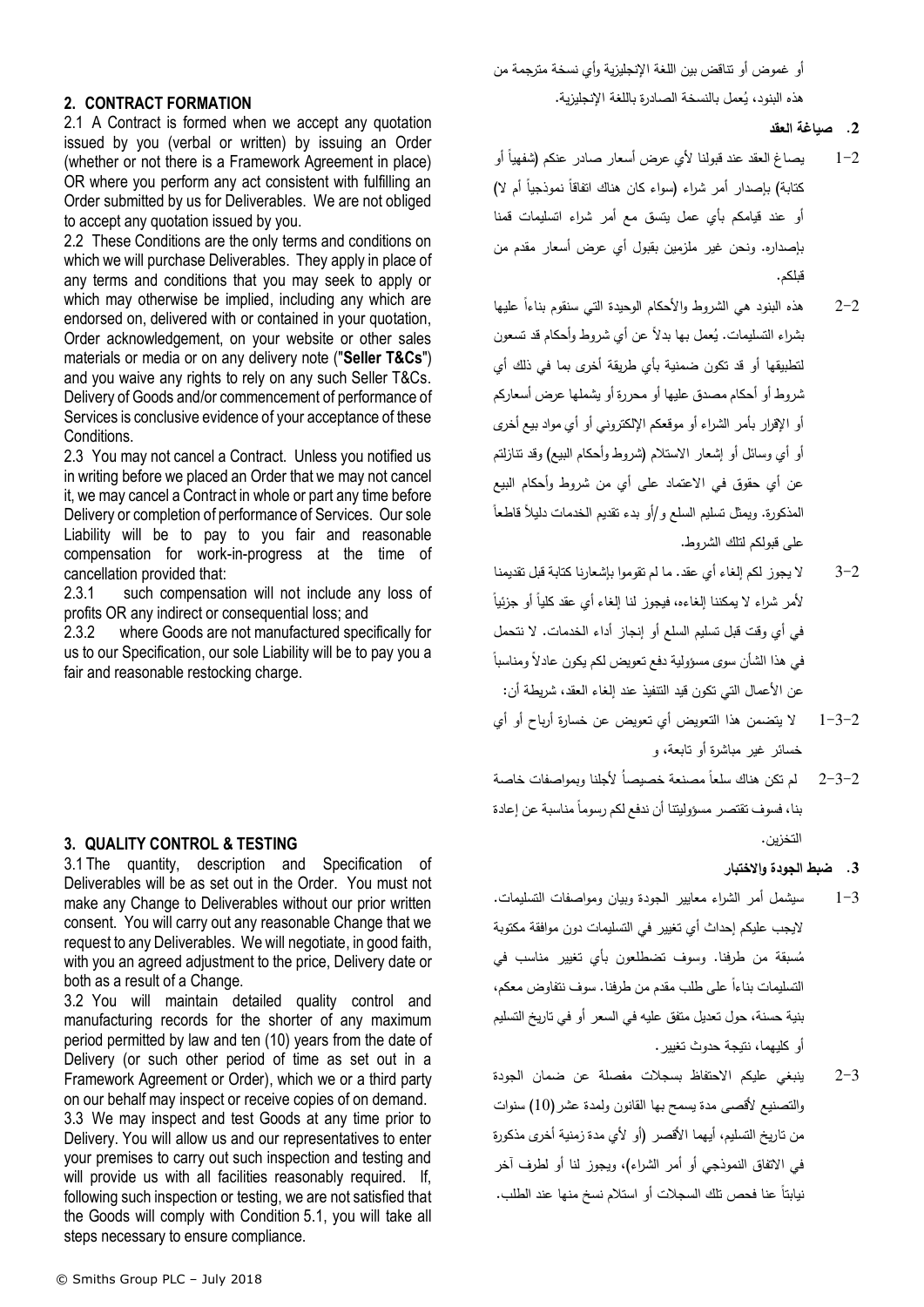3.4 You will maintain a quality control system that meets any international standard as required by us, or which is otherwise approved by us and such test and inspection system as we may require.

3.5 You may not deliver the Goods by separate instalments without our prior written consent. Instalments will be invoiced separately by you.

## <span id="page-3-0"></span>**4. DELIVERY OF GOODS / SUPPLY OF SERVICES**

4.1 Unless otherwise specified in an Order, you will deliver the Goods DDP (Incoterms 2010) to the address specified in the Order during our normal business hours on the date specified in the Order. You will be responsible for off-loading the Goods from the delivery vehicle. Delivery of the Goods will occur when they have been off-loaded at the delivery address.

4.2 You will perform Services in accordance with the applicable timetable communicated to you or as set out in the Order to meet all Specifications.

<span id="page-3-1"></span>4.3 Time is of the essence for performance of your obligations under the Contract. If you are late performing your obligations under the Contract, you will pay to us liquidated damages of 1.5% of the Price for each week of delay up to a maximum of 15% of the Price. You and we agree that this amount is reasonable and proportionate AND the most effective way of compensating us for part or all of our losses arising from late performance. However, you and we intend that we should be able to recover general damages as well as liquidated damages in circumstances where we have suffered loss in excess of the liquidated damages as a result of your late performance. Therefore, our rights to any liquidated damages under this **Conditions [4.3](#page-3-1)** is without prejudice to any other rights which we may have under the Contract or otherwise in respect of late performance, including the right to sue for damages or other relief and/or to terminate the Contract. A claim for general damages for late performance will be reduced by the amount of liquidated damages pursuant to **Conditions [4.3](#page-3-1)** actually applied or paid in respect of such late performance. 4.4 Services will be accepted by us when we are satisfied that the Services comply with the Specifications.

4.5 You will make sure that the Goods are marked in accordance with our instructions and any applicable laws, rules and regulations and are properly packed and secured; marked with information on their origin; Delivery is accompanied by a prominently displayed delivery note showing the Order number, date of Order, type and quantity of Goods, and any special storage instructions; and delivered with all operating and safety instructions, clearly displayed warning notices and such other information as may be necessary for the proper use, maintenance and repair of the Goods.

- 3–3 ٪ يجوز لنا أيضا فحص السلع واختبارها في أي وقت قبل التسليم. عليكم بالسماح لنا ولممثلينا بدخول مقراتكم إلجراء ذلك الفحص واالختبار مع تزويدنا بكل التسهيالت الالزمة. في حالة عدم رضانا عن السلع، بعد فحصمها أو اختبارها، نظرا لعدم امتثالها بالبند 5.1، فسوف يستوجب عليكم اتخاذ جميع الخطوات الالزمة لضمان االمتثال بالبنود.
- 4-3 يستوجب عليكم اإللتزام بنظام مراجعة الجودة الذي يتوافق مع أي معايير دولية نطالب باتباعها أو المعايير التي نعتمدها باإلضافة إلى نظام االختبار والفحص الذي قد نطلبه.
- 5-3 ال يجوز لكم تسليم السلع على دفعات منفصلة دون موافقة مكتوبة مسبقة من قبلنا. ويستوجب عليكم إصدار فواتير منفصلة للدفعات.

**.4 تسليم السلع/ توريد الخدمات**

- 1-4 ما لم ينص أمر الشراء على غير ذلك، فيستوجب عليكم تسليم السلع خالصة الرسوم إلى مكان الوصول )القواعد الدولية لتفسير المصطلحات التجارية- إنكوترمز 2010( على العنوان المذكور في أمر الشراء خالل ساعات العمل المعتادة بشركتنا وفي التاريخ المذكور في أمر الشراء. كما أنكم مسؤولون عن تفريغ السلع من سيارة توصيل البضائع. وسيتم استالم السلع بعد تفريغها في عنوان التسليم.
- 2–2  $\,$  عليكم أداء الخدمات وفقا للجدول الزمني المعمول به والذي أرسلناه إليكم أو الموضح في أمر الشراء مع استيفاء جميع المواصفات.
- 3-4 الوقت هو العامل الجوهري في أداءكم اللتزاماتكم المنصوص عليها في العقد. حالة تأخركم عن أداء التزاماتكم التي ينص عليها العقد، فسوف يستوجب عليكم سداد ما يعادل %1.5 من سعر العقد عن كل أسبوع تأخير، بحد أقصى %15 من سعر العقد، كتعويضات متفق عليها عن األضرار. ويتم االتفاق بيننا على أن هذا المبلغ مناسب ومنتاسب، وبأنه هو الطريقة الأكثر فعالية لتعويضنا عن مجمل أو جزء من خسائرنا الناجمة عن تأخر األداء. ومع ذلك فإن كالنا نعتزم أن نكون قادرين على استرداد الخسائر العامة وأي تعويضات عن أضرار أخرى نتيجة أي خسائر تكبدناها وتتجاوز تلك المبالغ من جراء تأخركم في األداء. وبناء عليه، فإن حقوقنا في أي من هذه التعويضات بموجب شروط البند 3-4 ال تخل بأي حقوق أخرى من حقوقنا التي ينص عليها العقد أو غيره جراء تأخر األداء، بما في ذلك حق المقاضاة عن األضرار أو أي تدبير آخر و/أو حق إنهاء العقد. تخضع المطالبات بالتعويضات العامة عن تأخر األداء للتخفيض بقدر تلك المبالغ التي ينص عليها هذا البند 3–4 والتي طبقت أو دُفعت فيما يتعلق بتأخر الأداء.
- 4-4 تتم موافقتنا على الخدمات عند اقتناعنا بأنها متوافقة مع المواصفات.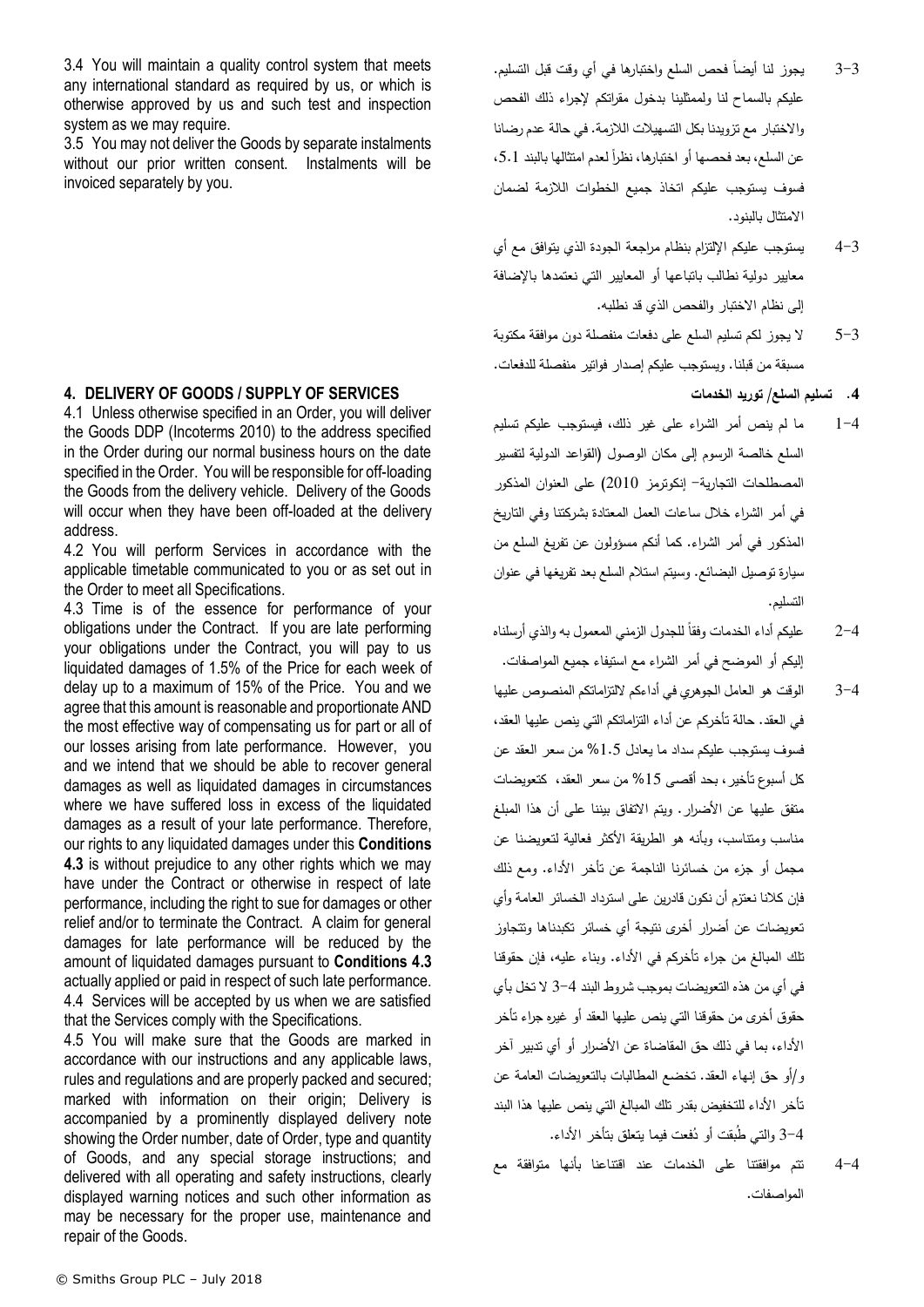4.6 If you fail to deliver the Goods on time we may terminate the Contract immediately by giving you notice, in which case you will refund any monies already paid by us in relation to the Goods that have not been delivered and indemnify us and our Affiliates against our Losses as a result of your failure to supply Goods, including obtaining substitute goods from another supplier.

4.7 We will have a reasonable period of time following Delivery to inspect Goods. We may reject Goods which do not meet Specifications. We can also reject Goods which are more or less than the quantity or type Ordered or delivered prior to the date specified on the Order. Rejected Goods will be returned at your cost and expense. If we accept Goods delivered prior to the date specified on the Order we may charge you the cost of storing them until the actual specified Delivery date.

4.8 Risk in the Goods passes to us on the later of acceptance and Delivery. Ownership of the Goods passes to us on the earlier of payment of the Price and Delivery.

4.9 You will notify us in writing as soon you are aware that any Goods or the product support for the Goods are to be discontinued or made of "end of sale" or "end of life". At our request, you and we will agree in good faith a reasonable period of time during which you will keep agreed spare parts available for us for any discontinued, desupported, end of life or end of sale Goods.

# **5. YOUR OBLIGATIONS**

<span id="page-4-0"></span>5.1 You will make sure that the Goods will:

5.1.1 be of satisfactory quality, comprise genuine, new materials (which are not used, refurbished, reconditioned, remanufactured, counterfeit or of such age as to impair usefulness or safety) and be fit for any purpose notified by us to you;

5.1.2 conform to, satisfy and be capable of the Specifications;

5.1.3 be free from defects in design, materials and workmanship;

5.1.4 be sold to us with full and unencumbered title and not infringe the IPR of any third party;

5.1.5 comply with all (i) applicable laws, (ii) regulatory

- 5–5 يستوجب عليكم الناكد من أن السلع تحمل علامات وفقا لتعليماتنا وألي قوانين أو قواعد أو لوائح سارية، مع تعبئتها وتأمينها بالشكل المناسب، وأن يكون بها عالمة تشير إلى منشئها، وبرفقتها إشعار تسليم موضح به رقم أمر الشراء وتاريخه ونوع السلع والكمية، وأي تعليمات تخزين خاصة، ويتم تسليم السلع وبرفقتها جميع تعليمات التشغيل وإرشادات السلامة، مع إشعارات تحذيرية ملصقة بها ومعروضة بوضوح، وغيرها من المعلومات األخرى الضرورية للاستخدام السليم والصيانة وإصلاح للسلع.
- 6-4 في حالة عدم تسليمكم للسلع في الوقت المحدد للتسليم، يجوز لنا إنهاء العقد على الفور بإرسال إخطار بذلك. وفي هذه الحالة، أنتم ملزمون برد أي أموال قمنا بدفعها وتتعلق بالسلع التي لم يتم تسليمها، مع تعويضنا نحن وشركاتنا التابعة عن خسائرنا الناتجة عن عدم توريدكم للسلع، بما في ذلك الحصول على سلع بديلة من مورد آخر.
- 7-4 يحق لنا، ولفترة زمنية معقولة بعد التسليم، فحص السلع، ويحق لنا رفضها في حالة عدم مطابقتها للمواصفات. كما يحق لنا رفض السلع في حالة ما كانت الكمية أقل أو أقل جودة أو من نوع يختلف عن النوع المطلوب أو تم تسليمها قبل التاريخ المحدد في أمر الشراء. على أن تعاد السلع المرفوضة إليكم على نفقتكم الخاصة. في حالة قبولنا للسلع المسلمة قبل التاريخ المحدد في أمر الشراء، فقد نطالبكم بدفع تكلفة فترة التخزين اإلضافية لتلك السلع والتي تمتد لحين تاريخ التسليم الفعلي المحدد.
- 8-4 تنتقل إلينا تبعة المخاطر المتعلقة بالسلع عند قبولها وتسليمها. وتنتقل إلينا ملكية السلع في تاريخ سابق للدفع والتسليم، أيهما أسبق.
- 9-4 عليكم إخطارنا كتابة بمجرد علمكم بأنه سيتم توقف إنتاج السلع أو أن المواد الأساسية المكونة للسلع سينقطع إنتاجها أو "يتوقف بيعها" ً أو "تنتهي صالحية استخدامها". وبناء على طلبنا، سوف نتفق معا وبنية حسنة على فترة زمنية مناسبة يتم خاللها االحتفاظ بقطع الغيار المتاحة ألي سلع توقف إنتاجها أو ال تتوفر مكوناتها االساسية أو انتهت صالحية استخدامها أو بيعها.
	- **.5 التزاماتكم**
	- 1-5 عليكم التحقق من أن السلع:
- 1-1-5 ذات جودة مرضية وتشمل مواد أصلية وجديدة )غير مستعملة أو مجددة أو معاد تهيئتها أو معاد تصنيعها أو مزيفة أو ذات عمر استخدام يمنع الاستفادة منها أو يؤثر على سلامتها) وأنها ملائمة ألي غرض قمنا باخطراكم به؛
	- 2-1-5 تتماشى مع المواصفات وتفي بها؛
- 3-1-5 خالية من أي عيوب في التصميم وفي المواد المستعملة في تصنيعها وفي جودة العمل،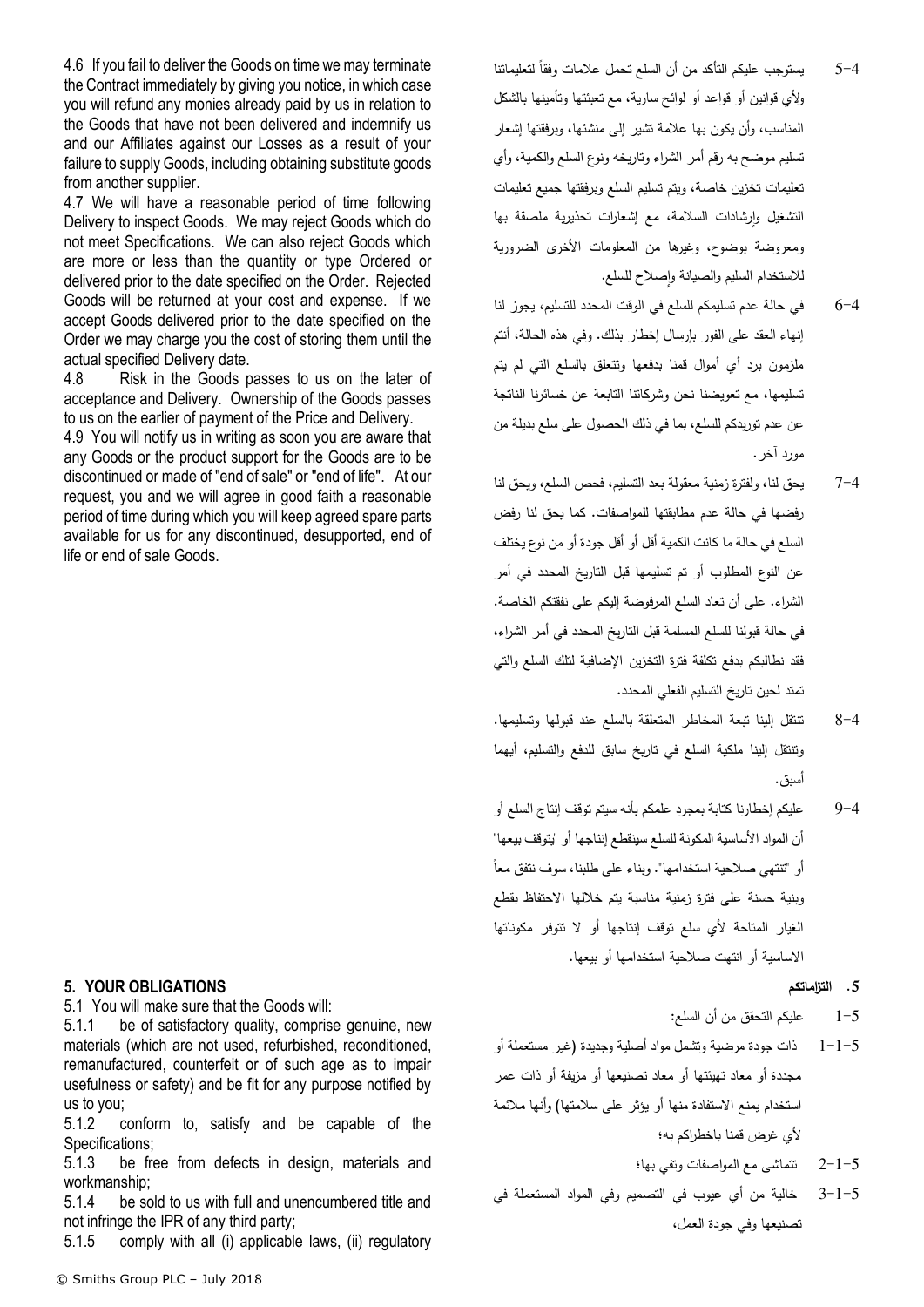requirements and (iii) standards and requirements of relevant statutory and regulatory bodies; and

5.1.6 be safe and without risk to health.

<span id="page-5-0"></span>5.2 In respect of Services, You will:

5.2.1 perform Services with the best care, skill and diligence in accordance with best practice;

5.2.2 use personnel (and sufficient number of personnel) who are suitably skilled and experienced to perform the Services;

5.2.3 make sure that the Services conform with our reasonable instructions, comply with Specifications, are performed to meet the purposes notified by us to you and do not infringe the IPR of any third party;

5.2.4 provide all equipment, tools and vehicles and other items required to provide the Services;

5.2.5 obtain and at all times maintain all licences and consents required for the provision of the Services;

5.2.6 comply with all applicable laws, regulations, regulatory policies, guidelines or industry codes which may apply to the provision of the Services; and

5.2.7 not do or omit to do anything which may cause us or our Affiliates to lose any licence, authority, consent or permission required for our or their business.

5.3 You will observe all health and safety rules and regulations and any other security requirements that apply at any of our premises and ensure that your personnel are insured against all risks while working on our premises.

<span id="page-5-1"></span>5.4 Without affecting any of our other rights or remedies, if you materially breach any of these Conditions OR any Goods (whether or not accepted in whole or in part) do not conform with **Condition [5.1](#page-4-0)** during the longer of (i) your warranty period for the Goods and (ii) 12 months following Delivery OR any Services breach **Condition [5.2](#page-5-0)**, then we may:

5.4.1 terminate the Contract and any other existing Contracts immediately with notice;

<span id="page-5-2"></span>5.4.2 require you, at our option, to promptly repair or replace the relevant Goods or reperform the relevant Services free of charge:

5.4.3 reject the Deliverables (in whole or in part) and require you to refund the Price for the relevant Deliverables; 5.4.4 accept the Deliverables subject to an equitable Price reduction; or

5.4.5 at your expense, repair or have a third party repair the Goods or reperform or have a third party reperform the Services and you will indemnify us and our Affiliates against our Losses (including from any IPR Claims) arising from such breach.

5.5 Condition [5.4](#page-5-1) will apply to any repaired or replacement Goods supplied under Condition [5.4.2.](#page-5-2)

5.6 If, as a result of any Goods not conforming with **Condition [5.1](#page-4-0)** or Services not conforming with **Condition [5.2](#page-5-0)** or otherwise representing an unreasonable risk of harm to the public or the environment, we determine a recall, removal or correction campaign ("campaign") is necessary or are required to carry out a campaign, we may implement such campaign and you will indemnify us and our Affiliates against all Losses incurred as a result of any such campaign.

- 4-1-5 بيعت لنا بالكامل وبحق ملكية غير مرهون وال تنتهك حقوق الملكية الفكرية أو الصناعية ألطراف أخرى؛
- 5-1-5 تتوافق مع: )i )القوانين المعمول بها، )ii )المتطلبات التنظيمية، و)iii )المعايير والمتطلبات التي وضعتها الهيئات التشريعية والتنظيمية ذات الصلة، و
	- ُشكل أي مخاطر على الصحة. 6-1-5 مأمونة وال ت

2-5 فيما يتعلق بالخدمات، فإنه يستوجب عليكم:

- 1–2−5 إنتاج الخدمات بعناية مُثلـى وباستخدام أفضل المهارات وكفاءة وفقا لأفضل الممارسات،
- 2-2-5 الاستعانة بعمال (وبعدد كافٍ) ذوي مهارات وخبرة ملائمة لأداء الخدمات،
- 3-2-5 التحقق من مطابقة الخدمات لتعليماتنا المناسبة وتمتثل للمواصفات، وتم تصنيعها لتفي بأداء األغراض التي قمنا بإخطاركم بها، وعدم انتهاكها لحقوق الملكية الفكرية أو الصناعية ألطراف أخرى،
- 4-2-5 القيام بتوفير جميع المعدات واألدوات والمركبات والعناصر األخرى الالزمة لتوفير الخدمات،
- 5-2-5 الحصول، وفي جميع األوقات، على جميع التراخيص والموافقات الالزمة لتوفير الخدمات.
- 6-2-5 االمتثال لكل القوانين واللوائح التنظيمية والسياسات التنظيمية والتوجيهات اإلرشادية أو مدونة الصناعة التي قد يستوجب العمل بها من أجل توفير هذه الخدمة؛ و
- 7-2-5 عدم القيام بأي فعل أو االمتناع عن فعل أي شيء قد يؤدي بنا أو بشركاتنا التابعة إلى فقدان أي ترخيص أو نفوذ أو موافقة أو تصريح مطلوب لممارسة أعمالنا أو أعمالهم.
- 3-5 عليكم مراعاة جميع القواعد واللوائح التنظيمية الخاصة بالصحة والسالمة وأي متطلبات للسالمة أخرى تسري على أي من مقراتنا، مع التحقق من تأمين سالمة موظفيكم ضد جميع مخاطر العمل بمقراتنا.
- 4-5 دون اإلخالل بأي من حقوقنا أو تدابير التعويض األخرى، ففي حالة إنتهاككم أي من هذه البنود أو لم تكن أي من السلع )سواء كانت مقبولـة أو غير مقبولـة كليا أو جزئيا) تمتثل **للبند 5**−1 وذلك أثناء: (i) فترة ضمان السلع المقدمة من قبلكم، أو (ii) 12 شهراً من تاريخ التسليم أو من تاريخ انتهاك الخدمات **للبند** ،**2-5** أيهم أطول، فقد يجوز لنا:
- 1-4-5 إلغاء العقد الساري وأي عقود أخرى سارية على الفور، بعد إخطاركم،
- 2-4-5 مطالبتكم- كما يتراءى لنا- بإصالح أو استبدال السلع ذات الصلة على الفور أو إعادة أداء الخدمات دون أدنى تكلفة؛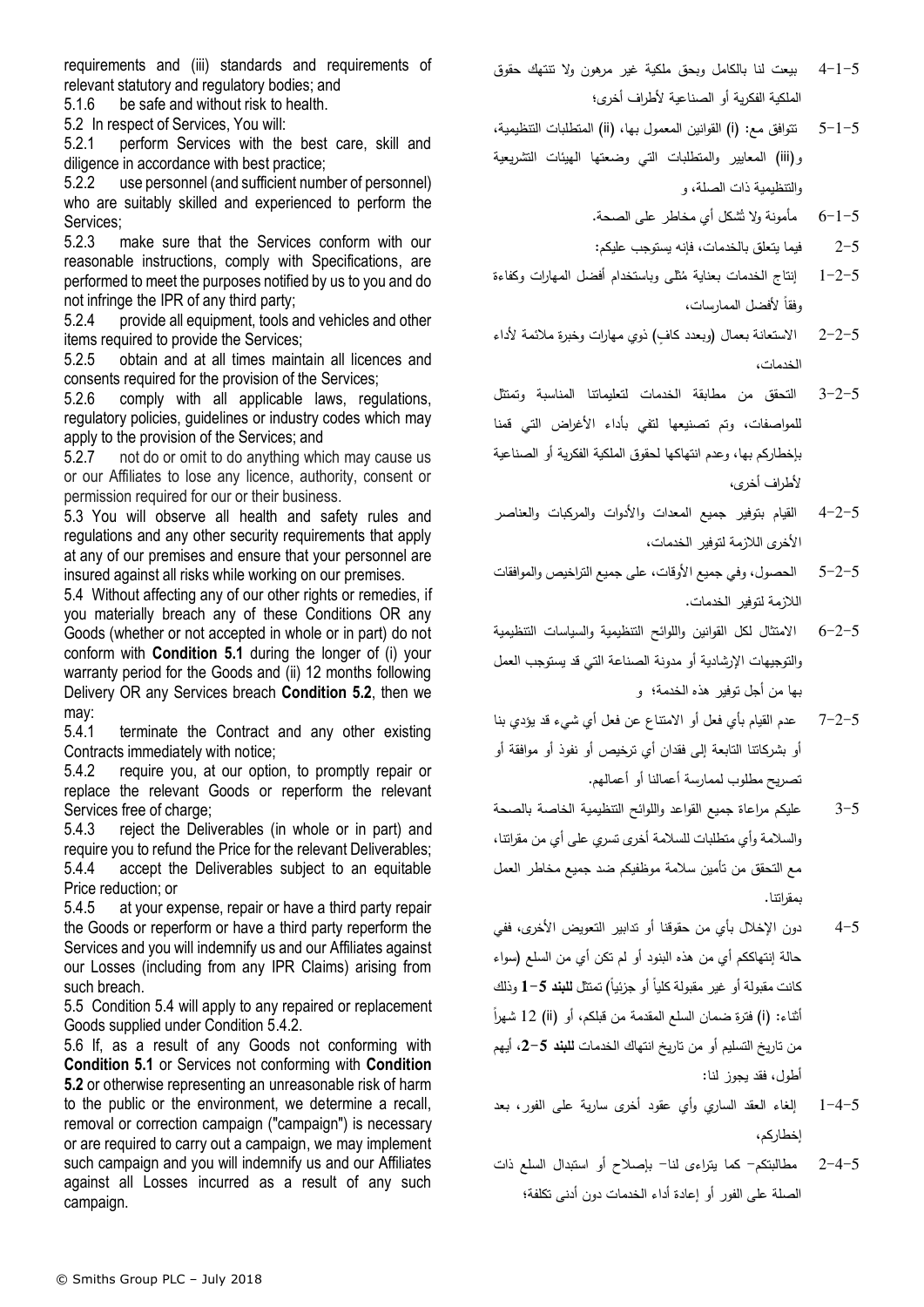- 5–4 $\sim$  رفض التسليمات (كليا أو جزئيا) ومطالبتكم برد قيمة التسليمات ذات الصلة.
	- 5–4–4 قبول التسليمات شريطة تخفيض السعر تخفيضا مناسبا، أو
- 5-4-5 إصالح السلع أو تدبير طرف آخر يقوم بإصالحها، أو إعادة أداء الخدمات أو تدبير طرف آخر يقوم بإعادة أداءها، على أن يتم ذلك على نفقتكم الخاصة، مع دفع تعويض، لنا وللشركات التابعة، عن الخسائر التي نتكبدها )بما فيها الخسائر الناتجة عن المطالبات الخاصة بحقوق الملكية الفكرية أو الصناعية) وقد تتجم عن هذا االنتهاك.
- 5-5 سيتم العمل بأحكام البند 4-5 فيما يتعلق بأي سلع خضعت لإلصالح أو االستبدال والتي تم توريدها بموجب البند .2-4-5
- 6-5 إذا أدى عدم امتثال أي سلع ألحكام **البند 1-5** أو عدم امتثال أي خدمات لأحكام ا**لبند 5**–2 أو غير ذلك وكانت خطرا يُلحق أضراراً غير مقولة للعامة أو للبيئة، وارتأينا ضرورة سحبها أو إزالتها أو إجراء حملة تصحيح لها، يجوز لنا القيام بتلك الحملة، مع دفع تعويض لنا ولشركاتنا التابعة عن جميع الخسائر التي نتحملها نتيجة لتلك الحملة.

## **.6 ملكيتنا**

- 1-6 سوف تحمل جميع النماذج واالسطمبات والقوالب أو األدوات أو المواد الأخرى التي قمنا بتوريدها أو قمتم بإعدادها أو الحصول عليها من أجلنا، على نفقتنا )**األدوات والعدد**(، االسم الخاص بنا أو ما سنقوم بتحديده وستظل ملكا حصريا لنا قابلة للإعادة في حالة جيدة بناء على طلبنا.
- 2-6 سيستوجب عليكم التأمين ضد أي مخاطر على كل األدوات والعدد وعلى أي من أدواتكم أو ممتلكاتكم الخاصة والتي قد يتم االحتفاظ بها في مقراتنا بغرض توفير التسليمات. ويستوجب عليكم الحفاظ على سالمة كل األدوات والعدد فترة االحتفاظ بها لديكم و/أو تحت تصرفكم، مع فصل تلك األدوات والعدد عن بقية بضائعكم المختزنة لديكم.
- 3-6 نحتفظ بحقنا في مطالبتكم برد قيمة أي أدوات كانت تحت تصرفكم وتم إتالفها أو تدميرها أو أصبحت غير مالئمة للغرض الذي ُصنعت من أجله.
- 4-6 ال يجوز لكم التصرف في أي من تلك األدوات والعدد إال بما بتماشى مع تعليماتنا المكتوبة ولا يجوز لكم أيضا استخدام الأدوات والعدد أو السماح ألشخاص آخرين باستخدامها ألي غرض ال يتعلق بتوفير التسليمات، دون موافقة كتابية مسبقة على ذلك من قبلنا.
- 5-6 يحق لنا دخول مقراتكم وأخذ األدوات والعدد في أي وقت دون أن تقع علينا أي مسؤولية بالتعدي أو باإلضرار من أي نوع كان.

**.7 التنازل عن حقوق الملكية الفكرية أو الصناعية**

## **6. OUR PROPERTY**

6.1 All patterns, dies, moulds or other tooling or materials, supplied by us or prepared or obtained by you for us at our cost ("**Tooling**"), will be marked with our name or as otherwise specified by us and will be and remain our exclusive property returnable in good condition on demand. 6.2 You will insure against all risks any Tooling and also any of your own tooling or property which may be kept on our premises for the purposes of providing Deliverables. You will keep all Tooling safe and in good condition while in your custody and/or under your control. All Tooling will be kept separately from your stock and other inventory.

6.3 We reserve the right to charge to you the cost of any Tooling if it is destroyed or damaged or rendered unfit for the purpose for which it was originally manufactured while under your control.

6.4 You will not dispose of any Tooling other than in accordance with our prior written instructions. You will not, at any time, use Tooling, nor will you allow Tooling to be used by anyone else for any purpose other than the supply of the Deliverables unless we have previously provided our consent in writing.

6.5 We will have the right to enter your premises and remove Tooling at any time without being liable for trespass or for damages of any sort.

# <span id="page-6-0"></span>**7. ASSIGNMENT OF IPR**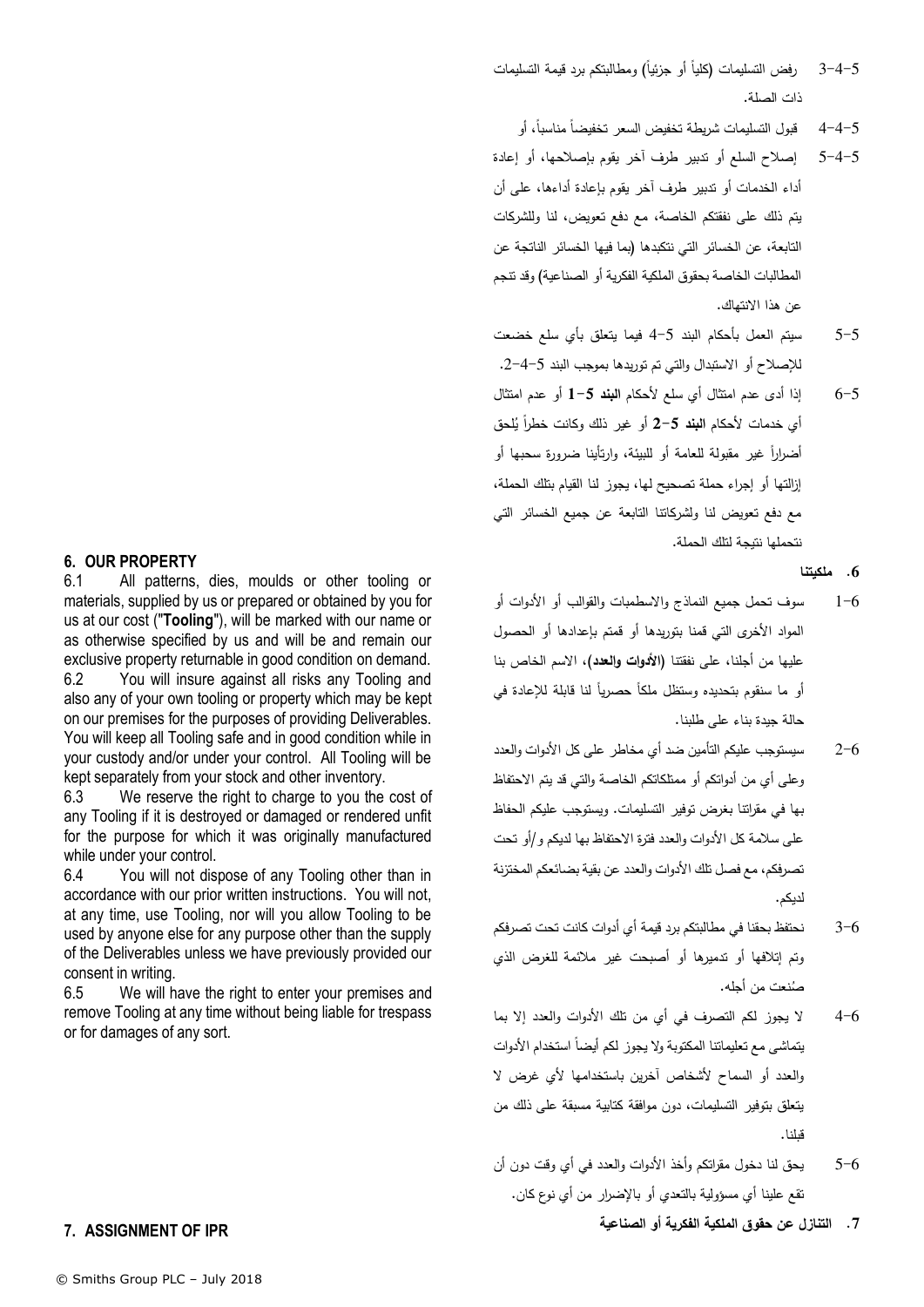7.1 This **Conditio[n 7](#page-6-0)** will apply if the Goods are to be made, modified or redesigned to our Specification. Any bespoke Specification or Work Product you create or have created for us will be treated as "Goods" for the purposes of this **Condition [7.](#page-6-0)**

<span id="page-7-0"></span>7.2 We will own all present and future IPR (together with all economic and proprietary rights) in the Goods and our specification. Accordingly, you will not use our specification other than to manufacture the Goods for us. With full title guarantee, you:

7.2.1 assign to us all IPR in the Goods which subsist as at the date of the Contract;

7.2.2 assign to us (by way of present assignment of the future copyright) all future copyright in the Goods immediately upon its creation; and

7.2.3 agree to assign to us all other IPR in the Goods immediately upon its creation.

7.3 You will:

7.3.1 at your own cost, execute all such documents and do all such acts and things as we may request from time to time in order to secure our full right, title and interest in the IPR in the Goods; and

7.3.2 obtain the waiver of all moral rights (and any broadly equivalent rights in the Goods.

7.4 The exception to **Condition [7.2](#page-7-0)** above is that any IPR in existing products, materials or data used to create Goods ("**Existing Materials**") will continue to belong to you (or your suppliers). You grant (and, where applicable, will ensure that your suppliers grant) to us, our Affiliates and our and their end customers a non-exclusive, perpetual, royalty-free, irrevocable licence to use and to have used Existing Materials which form part of any Goods.

## <span id="page-7-1"></span>**8. PRICE AND PAYMENT**

8.1 As long as you perform your obligations in accordance with the terms of the Contract, we will pay the Price to you in accordance with **Condition [8](#page-7-1)**.

8.2 The only sums of money we will pay in connection with the supply of the Deliverables are the Price which will be inclusive of all costs and expenses incurred by you including all packaging, insurance, carriage, duties and delivery costs. 8.3 Any sum payable under the Contract is exclusive of value added taxsales tax and/or goods and services tax (and any other similar or equivalent taxes, duties, fees and levies imposed from time to time by any government or other authority) upon any supply made to us which will be payable in addition to that sum in the manner and at the rate prescribed by law from time to time but inclusive of all other

- 2-7 نحن نمتلك جميع حقوق الملكية الفكرية والصناعية الحالية )مع أي حقوق اقتصادية أو حقوق ملكية أخرى) في السلع وفي المواصفات الخاصة بنا. وبناء عليه فال يجوز لكم استخدام مواصفاتنا إال لتصنيع السلع الخاصة بنا. وبضمان ملكية تامة، فإنكم:
- 1-2-7 تتنازلون لنا عن كل حقوق الملكية الفكرية في السلع التي كانت موجودة أثناء فترة العقد.
- 2-2-7 تتنازلون لنا (عن طريق النتازل الحالي عن حقوق الطبع والنسخ المستقبلية) عن كل حقوق الطبع المستقبلية في السلع فور إنشائها، و
- 3-2-7 توافقون على التنازل لنا عن كامل حقوق الملكية الفكرية األخرى في السلع فور إنشائها.
	- 3-7 كما أنكم سوف :
- 1-3-7 ستحررون، على نفقتكم الخاصة، جميع تلك المستندات وتقومون بكل االجراءات واألشياء التي قد نطلبها من وقت آلخر لتأمين حقنا الكامل وملكيتنا ومصلحتنا المطلقة في حقوق الملكية الفكرية والصناعية بالسلع، و
- 2-3-7 ستحصلون على تنازل عن كل الحقوق المعنوية (وأي حقوق مكافئة بوجه عام( في السلع.
- ُ 4-7 ستثنى من البند ي 2-7 المذكور أعاله أن حقوق الملكية الفكرية والصناعية في المنتجات أو المواد أو البيانات الحالية والمستخدمة نصنيع السلع (المواد الموجودة حاليا) ستظل ملكا لكم أو لمورديكم) مع منحنا (وعند الضرورة ضمان منح مورديكم لنا) ومنح شركاتنا التابعة وعمالءنا وعمالءهم رخصة غير حصرية وأبدية وخالية من الرسوم وغير قابلة لإللغاء الستخدام، في السابق رفي الوقت الحالي، المواد الموجودة التي تشكل جزءا من أي سلع.
	- **.8 السعر والدفع**
- 8–1 ٪ سوف نقوم بدفع السعر المتفق عليه وفقا للبند 8، طالما قمتم بالوفاء بإلتزاماتكم المنصوص عليها في العقد.
- 2-8 إن المبالغ الوحيدة التي سيتم دفعها والتي تتعلق بتوفير التسليمات هي السعر الذي يشمل كل التكاليف والنفقات التي تكبدتموها، بما في ذلك كل تكاليف التعبئة والتأمين والنقل ولرسوم والتسليم.
- 3-8 أي مبلغ واجب الدفع بموجب العقد ال يشمل ضريبة القيمة المضافة وضريبة المبيعات و/أو ضريبة السلع والخدمات )وأي ضريبة مشابهة أو مكافئة أخرى وأي رسوم أو أتعاب أو جبايات تفرضها أي سلطة حكومية أو أي سلطة أخرى من وقت آلخر( عند توريد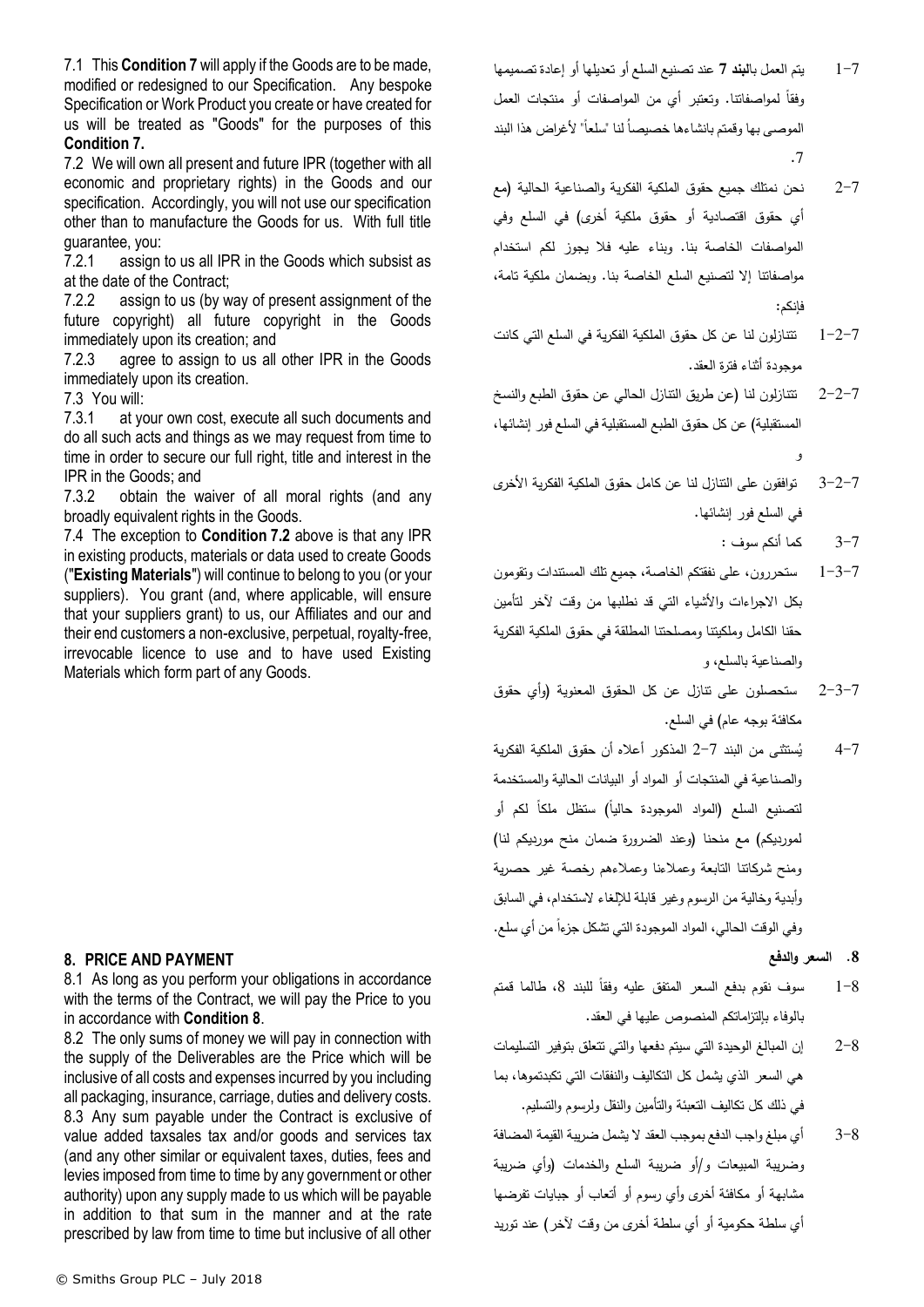taxes, fees and levies imposed from time to time by any government or other authority.

8.4 You may invoice us for the Price for the Goods following Delivery and for Services following completion.

8.5 Other than as set out in **Conditions [8.7](#page-8-0)** and **[8.9](#page-8-1)**, each invoice will be payable by us within 60 days following the date on which the invoice is received by us. You will send invoices to the address specified in the Order.

8.6 No payment made by us will constitute acceptance by us of any Deliverables or otherwise affect any rights or remedies which we may have against you including the right to recover any amount overpaid or wrongfully paid to you.

<span id="page-8-0"></span>8.7 We may withhold payment of any disputed sum until the dispute is settled.

8.8 If any undisputed sum payable under the Contract is not paid when due you may charge us interest daily on that sum at the higher of (i) 3% per year above the Repo rate from time to time of the UAE Central Bank and (ii) any minimum rate of interest on overdue invoices specified by law, from the due date until the date of payment (whether before or after judgment).

<span id="page-8-1"></span>8.9 We may set-off, deduct or withhold any liability which you have to us against any liability which we have to you.

## **9. TERMINATION**

9.1 Without limiting any other right we may have to terminate a Contract, if you commit a material breach of these Conditions we may terminate the Contract and any other existing Contracts immediately with written notice. Any breach of **Conditions 11, 12** or **[15.9](#page-12-0)** will be deemed to be a material breach.

9.2 Without limiting any other right we may have to terminate a Contract, we may terminate the Contract immediately by giving you written notice if you (a) have a receiver, administrator or liquidator (provisional or otherwise) appointed; (b) are subject to a notice of intention to appoint an administrator or any other resolution on insolvency; (c) pass a resolution for your winding-up; (d) have a winding up order made by a court in respect of you; (e) enter into any composition or arrangement with creditors; (f) cease to carry on business; (g) are the subject of anything similar or equivalent to that set out in (a) to (f) under any applicable laws; or (h) you are subject to any change of Control, and you will notify us immediately upon the occurrence of any such event or circumstance.

9.3 Both parties acknowledge and agree that they consent to the other party's entitlement to terminate the Contract pursuant to its terms in accordance with the meaning of consent and mutual consent contemplated under the Civil Code (UAE Federal Law No 5 of 1985 regarding Civil Transactions Law) and without the need to obtain a court order.

السلع إلينا والتي تكون واجبة الدفع باإلضافة إلى ذلك المبلغ بالطريقة وبالسعر الذي ينص عليه القانون من وقت آلخر باستثناء كل الضرائب والأتعاب والجبايات الأخرى التي تفرضها أي سلطة حكومية أو أي سلطة أخرى من وقت آلخر.

- 4-8 يجوز لكم إصدار الفواتير بسعر السلع بعد تسليم السلع وانجاز الخدمات.
- 5-8 فيما عدا ما تنص عليه البنود 7-8 و،9-8 فإن كل فاتورة واجبة الدفع في غضون 60 يوماً من تاريخ استلامنا للفاتورة. يتم إرسال الفواتير إلى العنوان المذكور في أمر الشراء.
- 6-8 إن سدادنا ألي مبلغ لن يعني موافقتنا على التسليمات وال يؤثر على أي حقوق أو تعويضات قد تكون لنا ضدكم، بما في ذلك حق استرداد أي مبلغ زائد أو مدفوع خطأ.ً
	- 7-8 يجوز لنا تعليق دفع أي مبلغ متنازع عليه لحين تسوية النزاع.
- 8-8 عند عدم دفع أي مبلغ واجب الدفع بموجب العقد وغير متنازع عليه عند استحقاقه يجوز لكم فرض فائدة يومية علينا على المبلغ غير المدفوع بنسبة أقصاها )i )%3 في العام أعلى من سعر شراء الوراق المالية من آن آلخر المحدد من قبل البنك المركز اإلماراتي و)ii )سعر الفائدة األدنى على الفواتير المستحقة التي يحددها القانون واجب التنفيذ، من تاريخ استحقاقها إلى تاريخ دفعها )سواء قبل إصدار الحكم أو بعده).
- 9-8 يجوز لنا المقاصة أو الخصم أو االقتطاع بخصوص أي التزام تتحملونه تجاهنا من أي التزام نتحمله تجاهكم.

#### **.9 اإلنهاء**

- 1-9 دون تقييد أي حق آخر، يجوز لنا إنهاء العقد عند انتهاككم لهذه البنود انتهاكا ماديا مع إنهاء أي عقود أخرى موجودة على الفور بعد إرسال إخطار مكتوب بذلك. ويعتبر أي انتهاك للشروط 11 .ً ً ماديا و12 أو 9-15 انتهاكا
- 2-9 ودون تقييد ألي حق آخر قد يكون لنا إلنهاء العقد، يجوز لنا إنهاء العقد على الفور بعد إخطاركم إخطارا مكتوبا عند: (أ) تعيين حارس قضائي أو إداري أو مصف (مؤقت أو غير ذلك) على شركتكم، (ب) استلامكم إخطاراً بنية تعيين حارس إداري أو أي إجراء تصفية آخر عند التعثر، )ج( صدور قرار لتصفية شركتكم، )د( إصدار أي محكمة أمر تصفية ضد شركتكم، (هـ) دخولكم في أي إجراء تسوية أو ترتيب مع الدائنين، (و ) التوقف عن إجراء الأعمال، (ز ) خضوعكم لأي إجراء يشبه الإجراءات المذكورة في النقاط من (أ) إلى )و( أو مكافئة لها بموجب أي قوانين نافذة، أو )ح( خضوعكم ألي تغيير في السيطرة وعليكم إخطارنا على الفور بحدوث أي من األحداث أو الظروف السابقة.
- 3-9 أقر الطرفان واتفقا على موافقتهما على أن من حق كل منهما إنهاء العقد وفقاً لشروطه بموجب معنى الموافقة والموافقة المتبادلة التي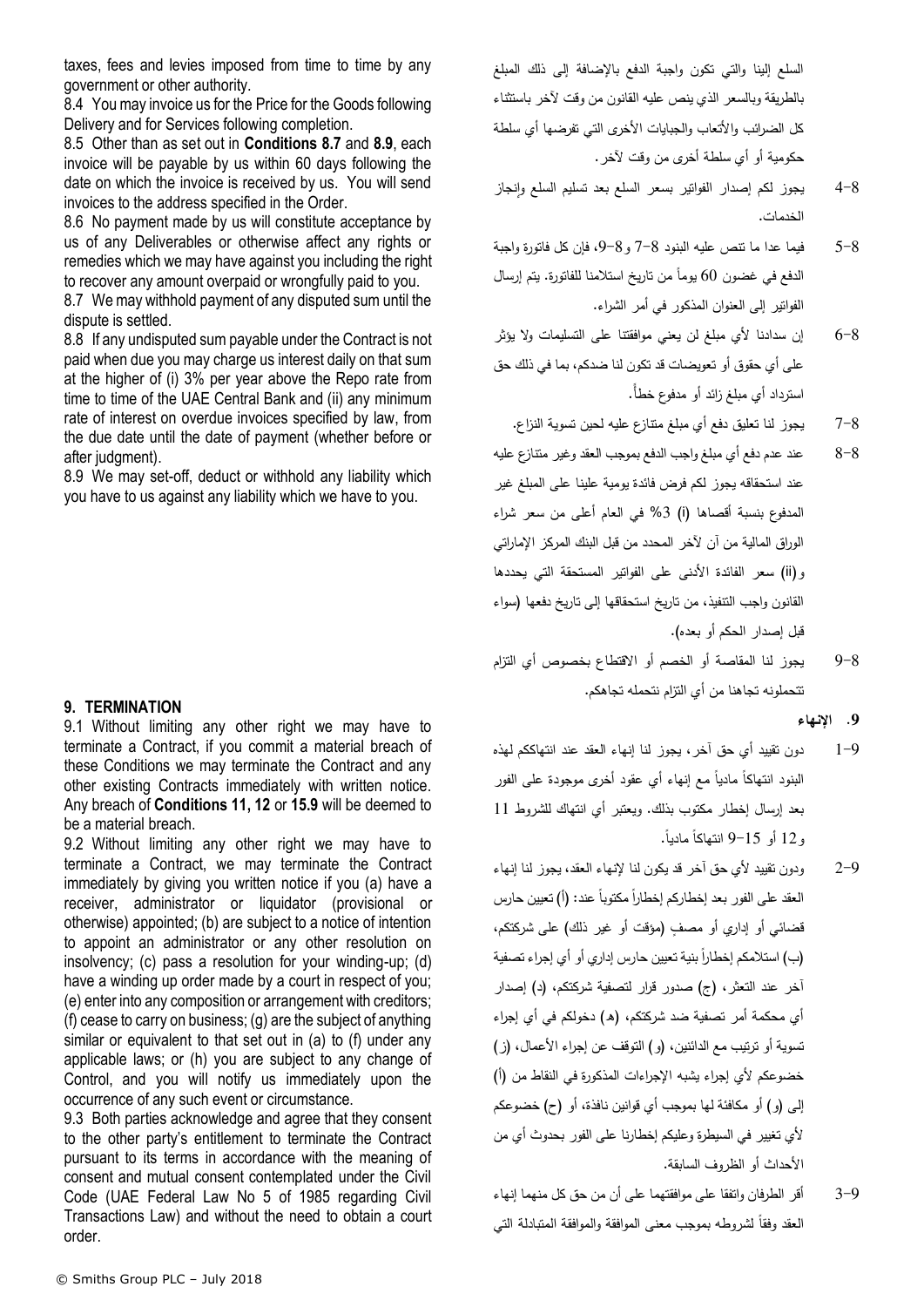9.4 Following expiry or termination of the Contract:

9.4.1 any Conditions which expressly or impliedly continue to have effect after expiry or termination of the Contract will continue in force; and

9.4.2 all other rights and obligations will immediately stop but will not affect any of your or our rights, obligations, claims and liabilities which may exist prior to the date of expiry or termination; and

<span id="page-9-0"></span>9.4.3 each party will immediately stop using the other party's Confidential Information and will as soon as reasonably possible, if requested to do so, return to the other party all of the other party's Confidential Information (including all copies and extracts) in its possession or control or confirm its secure destruction; and

9.4.4 each party may keep any of the other party's Confidential Information which it has to keep to comply with any applicable law and **Condition [9.4.3](#page-9-0)** will not apply to such Confidential Information. **Condition [11](#page-10-0)** will continue to apply to retained Confidential Information.

9.5 If we terminate a Contract, we may require you to deliver to us any supplies, materials or drawings produced or acquired by you for the terminated part of the Contract and we will agree, in good faith, on the amount payable for the same.

## <span id="page-9-2"></span>**10.LIABILITY AND INSURANCE**

10.1You will indemnify us and our Affiliates against all our and their Losses arising from your breach of or negligent performance of or your failure to perform or delay in performing any part of these Conditions. We may, at our discretion, control the defence of any claim in respect of which you are required to indemnify us under a Contract.

10.2Subject to **Condition [10.3](#page-9-1)**, we will not have any Liability to you for any (i) loss of profit, goodwill or revenue; or (ii) any indirect, consequential or special loss.

<span id="page-9-1"></span>10.3Nothing in these Conditions or any Contract will operate to exclude or restrict one party's Liability (if any) to the other (including for a person for whom it is vicariously liable):

10.3.1 for death or personal injury resulting from its negligence;

10.3.2 for its fraud or fraudulent misrepresentation; or

10.3.3 for any matter for which it is not permitted by law to exclude or limit its liability.

10.4The exclusions from and limitations of liability contained in these Conditions will apply after as well as before the date of expiry or termination of any Contract.

10.5The exclusions from, and limitations of, liability set out in this **Condition [10](#page-9-2)** will be considered severally. The invalidity or unenforceability of any one sub-clause or clause will not affect the validity or enforceability of any other subclause or clause and will be considered severable from each other.

نص عليها القانون المدني (القانون الاتحادي الإمارات رقم 5 رقم 1985 بشأن قانون المعاملات المدنية) ودون حاجة إلى الحصول على أمر من المحكمة.

- 4-9 بعد انتهاء العقد أو إنهائه، فإن:
- 1−4−9 ٪ أي بنود نص العقد صراحة أو ضمنيا على أثرها بعد انتهائه أو إنهائه، تظل سارية، و
- 2-4-9 كل الحقوق وااللتزامات األخرى ستتوقف على الفور ولن تؤثر على أي من حقوقكم أو التزاماتكم أو مطالباتكم أو مسؤولياتكم أو على حقوقنا أو التزاماتنا أو مطالباتنا أو مسؤولياتنا التي قد تكون قائمة قبل تاريخ انتهاء العقد أو إنهائه، و
- 3-4-9 أي طرف يتوقف على الفور عن استخدام المعلومات السرية للطرف الآخر ويعيد للطرف الآخر كل المعلومات السرية (بما فيها النسخ والمستخلصات) التي تكون في حيازته أو تحت سيطرته بناء على طلب الطرف اآلخر أو يؤكد إتالفها في أقرب وقت ممكن عمليا، و
- 4-4-9 يجوز لكل طرف االحتفاظ بالمعلومات السرية للطرف اآلخر إن كان الاحتفاظ بـها لازما للامتثال لأي قانون نافذ ولا يُعمل بأحكام البند 3-4-9 بخصوص تلك المعلومات السرية. يستمر العمل بأحكام البند 11 بخصوص المعلومات السرية المحتفظ بها.
- 5-9 عند إنهائنا ألي عقد، قد نطالبكم بتسليمنا أي تسليمات أو مواد أو رسومات قمت بإعدادها أو حصلتم عليها بالنسبة للجزء المفسوخ من العقد وسوف نتفق بنية حسنة على المبلغ واجب الدفع مقابلها.

**.10 المسؤولية والتأمين**

- 1-10 أنتم ملزمون بتأميننا نحن وشركاتنا التابعة ضد كل خسائرنا وخسائرهم الناتجة عن انتهاككم أو إهمالكم في األداء أو عدم األداء أو التأخر في أداء أي جزء من هذه البنود. ويجوز لنا، بناء على تقديرنا، أن ندير الدفاع في أي مطالبة تكون شركتكم مطالبة بتعويض شركتنا بها بموجب أي عقد.
- رهناً بأحكام البند 10–3، لن نتحمل أي مسؤولية نحوكم عن أي:  $2 - 10$ )i )خسائر في األرباح أو السمعة أو اإليراد، أو )ii )خسارة غير مباشرة أو تابعة أو خاصة.
- 3-10 ال تنص هذه البنود وال أحكام أي عقد على استبعاد أو تقييد مسؤولية أحد الطرفين (إن وجدت) نحو الآخر (بما في ذلك الشخص الذي يتحمل المسؤولية عنه(:
	- 1-3-10 عن الوفاة أو اإلصابة الشخصية الناتجة عن إهماله،
		- 2-3-10 عن احتياله أو أي تحريف احتيالي من جانبه، أو
- 3-3-10 عن أي أمر ال يسمح له القانون باستبعاده أو بتقييد مسؤوليته نحوه.
- 4-10 سيتم تطبيق حدود المسؤولية واالستثناءات التي تنص عليها هذه البنود بعد وقبل تاريخ انتهاء أي عقد أو إنهائه.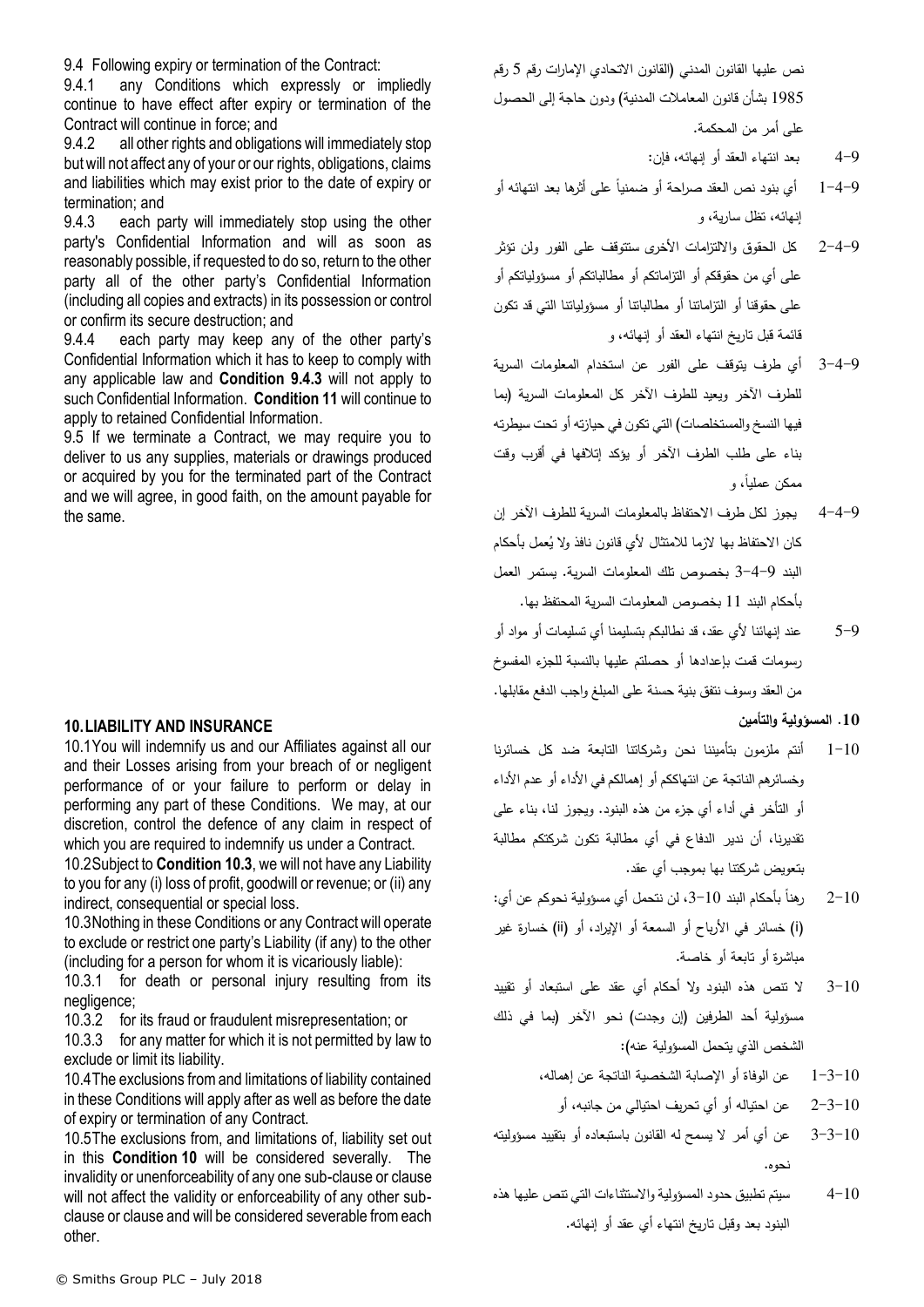10.6You will have satisfactory insurance cover with a reputable insurer to cover your obligations to us, including public liability insurance cover, cover for any potential liabilities arising from a Contract and any insurances required by law. You will provide evidence of your insurance coverage at our request.

## <span id="page-10-0"></span>**11.CONFIDENTIALITY**

11.1Except as set out in Condition [11.2,](#page-10-1) each party will:

11.1.1 only use the other party's Confidential Information for the purpose of performing its obligations and exercising its rights under the Contract;

11.1.2 keep the other party's Confidential Information secret, safe and secure; and

11.1.3 not disclose the other party's Confidential Information to any other person.

<span id="page-10-1"></span>11.2Each party may disclose the other party's Confidential Information:

11.2.1 to the extent required by law, any court of competent jurisdiction or the rules of any government or regulatory body; and

<span id="page-10-2"></span>11.2.2 to its officers, directors, employees and professional advisers and, in our case, our Affiliates, agents and sub-contractors, who need the Confidential Information in order for that party to perform its obligations and exercise its rights under the Contract. A party disclosing the other party's Confidential Information under **Condition [11.2.2](#page-10-2)** will make sure that each person to whom it discloses that Confidential Information is bound by obligations of confidentiality no less onerous than those set out in this **Condition [11](#page-10-0)**.

11.3Each party acknowledges and agrees that damages alone would not be an adequate remedy for breach of **Condition [11](#page-10-0)** by that party. Accordingly, the other party will be entitled, without having to prove special damages, to injunctive relief, equitable relief and/or specific performance for any breach or threatened breach of **Conditio[n 11](#page-10-0)** by the first party.

# <span id="page-10-3"></span>**12. ETHICAL CONDUCT**

12.1You will conduct your business ethically and lawfully and in accordance with our Supplier Code of Business Ethics [\(http://www.smiths.com/responsibility-supplier-code](http://www.smiths.com/responsibility-supplier-code-of-business-ethics.aspx)[of-business-ethics.aspx\)](http://www.smiths.com/responsibility-supplier-code-of-business-ethics.aspx) or an equivalent code of ethics.

12.2You represent and warrant that you and your subcontractors and suppliers do not use or permit unacceptable labour practices, such as child or forced 6-10 عليكم الحصول على تغطية تأمينية مرضية مع شركة تأمين ذات سمعة جيدة لتغطية التزاماتكم نحونا، بما فيها تغطية التأمين على المسؤولية العامة وتغطية أي التزامات محتملة تنشأ عن العقد وأي تأمينات ينص عليها القانون. وعليكم تقديم الدليل على تغطيتكم التأمينية بناء على طلبنا.

#### **.11 السرية**

- 1-11 ما لم ينص البند 2-11 على غير ذلك، فإن كل طرف:
- 1-1-11 لن يستخدم المعلومات السرية للطرف اآلخر إال ألغراض أداء التزاماته وممارسة حقوقه بموجب هذا العقد،
	- 2-1-11 سيحتفظ بسرية المعلومات السرية وسالمتها وأمنها، و
- 3-1-11 لن يفصح للغير عن المعلومات السرية الخاصة بالطرف الآخر .
- 2-11 يجوز لكل من الطرفين اإلفصاح عن المعلومات السرية الخاصة بالطرف اآلخر:
- 1-2-11 بالقدر الذي ينص عليه القانون أو تنص عليه أي محكمة ذات اختصاص قضائي أو قواعد أي حكومة أو هيئة تنظيمية، و
- 2-2-11 لمسؤوليه ومديريه وموظفيه ومستشاريه المهنيين، وفي حالتنا، لشركاته التابعة ووكالئه ومقاوليه من الباطن الذي يحتاجون إلى المعلومات السرية ليؤدي ذلك الطرف التزاماته ويمارس حقوقه بموجب العقد. وعلى الطرف الذي يفصح عن المعلومات السرية الخاصة بالطرف اآلخر بموجب البند 2-2-11 التحقق من التزام كل شخص يفصح له عن المعلومات السرية بالتزامات الحفاظ على السرية بجهد ال يقل عن ذلك المذكور في هذا البند .11
- 3-11 أقر كل من الطرفين ووافق أن التعويضات وحدها لن تعتبر تدبيرا انتصـافيا كافيا عن انتهاك البند 11 من ذلك الطرف. وبناء عليه، فإن الطرف اآلخر من حقه، دون حاجة إلى إثبات األضرار الخاصة الحصول على تدبير انتصافي احترازي أو تدبير انتصافي عادل أو على حق األداء العيني فيما يتعلق بأي انتهاك فعلي أو مهدد به من الطرف األول للبند .11

#### **.12 السلوك األخالقي**

1-12 يستوجب عليكم أداء أعمالكم بما يتماشى مع األخالق والقانون وبموجب مدونة األخالق لدى المورد [\(http://www.smiths.com/responsibility-supplier-code-of](http://www.smiths.com/responsibility-supplier-code-of-business-ethics.aspx) [aspx.ethics-business](http://www.smiths.com/responsibility-supplier-code-of-business-ethics.aspx) أو أي مدونة أخالق مكافئة لها.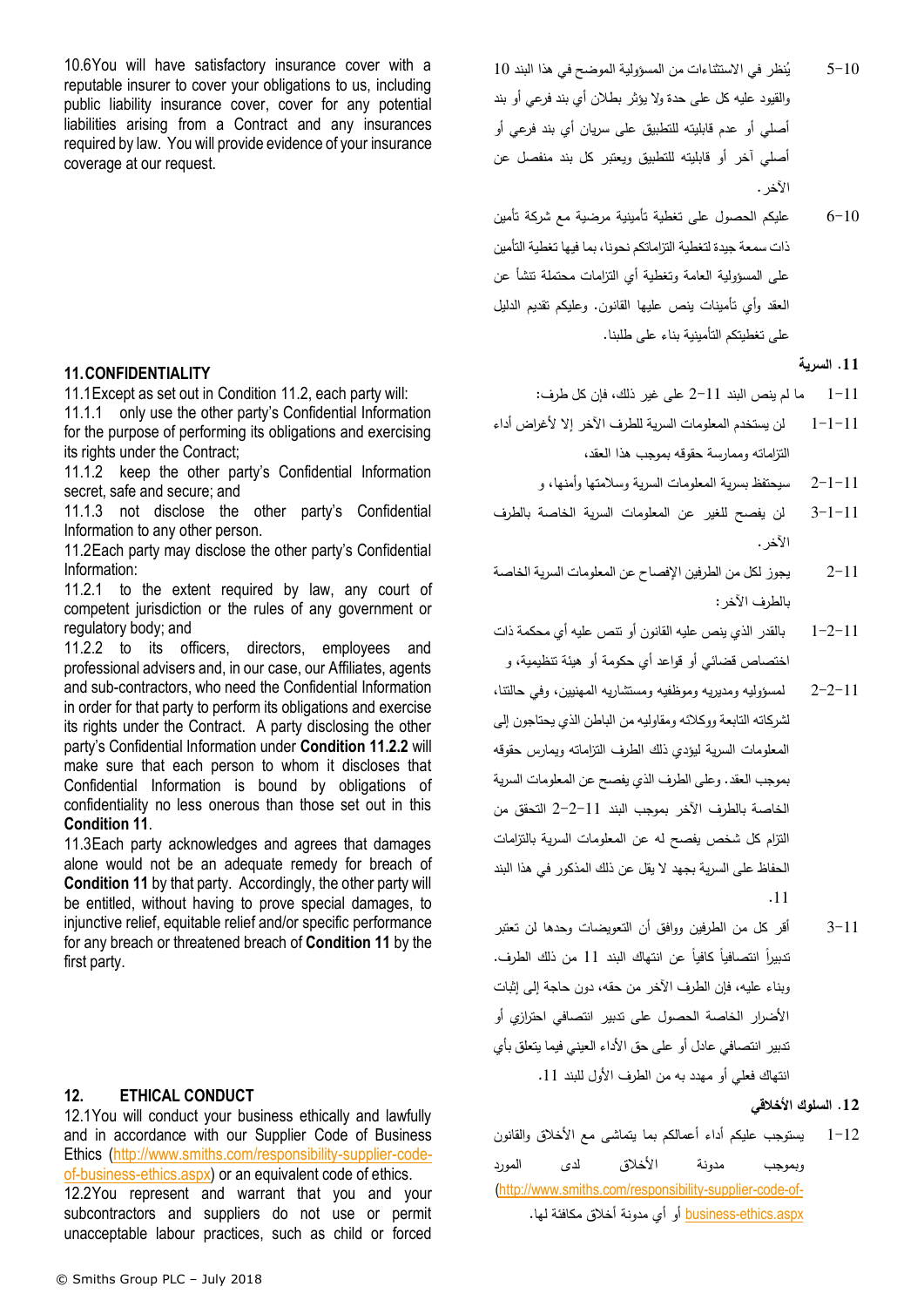labour, or unsafe working conditions and comply with all applicable labour and employment laws, regulations, standards and conventions, including the UN's Guiding Principles on Business & Human Rights and the International Labor Organization's Conventions and any similar or equivalent laws applying in the jurisdiction in which we are registered.

12.3You hereby acknowledge that you are aware of, and agree to comply with all applicable anti-bribery and anticorruption laws, including but not limited to the applicable provisions of Federal Law No. 3 of 1987 concerning promulgating the penal code and the Foreign Corrupt Practices Act (FCPA) (and related regulation and guidance) and any similar or equivalent laws applying in the jurisdiction in which we are registered.

12.4You represent and warrant that you only supply minerals to us and our Affiliates from sources that do not (i) contribute to conflict; and/or (ii) benefit or finance armed groups in the Democratic Republic of Congo or any adjoining country. You have adopted, and require your suppliers of minerals to adopt, conflict mineral policies and management systems.

12.5You will permit us, and any person nominated by us, to have such access to your premises, personnel, systems, books and records as we may require to verify your compliance with this **Condition [12](#page-10-3)**. We also reserve the right to inquire and investigate your conduct to satisfy ourself of your compliance with this **Condition [12](#page-10-3)** and to discontinue a business relationship with you if you or any of your officers, directors or employees is found to have breached any part of this **Condition [12.](#page-10-3)** 

## **13.NOTICE**

13.1Notices and other communications provided for the purposes of a Contract will be in writing, in English and Arabic and delivered by courier or by hand to the relevant party's address as specified on the Order (or such other address which is notified to the other party in writing from time to time), in the case of a notice to us, marked for the attention of such person as we specify.

### <span id="page-11-0"></span>**14. EXPORT / IMPORT / ECONOMIC SANCTIONS CONTROLS**

14.1 You agree to comply with all applicable export controls and import and economic sanctions laws and regulations, including those of your country of incorporation, from where the Goods will be supplied, where the Goods will be received and any other relevant jurisdiction. You will also obtain, as required, and comply with all applicable government authorizations and their provisos in supplying the Goods. Without limiting the foregoing, you will not transfer any export controlled item, data or services provided by us in relation to the Contract,

- 2-12 وأنتم تتعهدون وتضمنون عدم استخدامكم أو عدم استخدام مقاوليكم من الباطن ومورديكم أو السماح بأي ممارسات عمالية غير مقبولة مثل عمالة األطفال أو العمالة اإلجبارية أو العمل في ظروف غير مأمونة، باإلضافة إلى التزامكم لالمتثال لقوانين العمل وقوانين التوظيف واللوائح والمعايير واالتفاقيات السارية، بما في ذلك المبادئ التوجيهية لألمم المتحدة بشأن األعمال وحقوق اإلنسان واتفاقيات منظمات العمل الدولية وأي قوانين مشابهة أو مكافئة معمول بها في االختصاص الذي سجلنا به شركتنا.
- 3-12 وأنتم تقرون بموجب هذا العقد بعلمكم وموافقتكم على االمتثال لكل قوانين مكافحة الرشوة والفساد، بما فيها على سبيل المثال ال الحصر الأحكام السارية للقانون الاتحادي رقم 3 لعام 1987 بشأن إصدار قانون العقوبات وقانون مكافحة ممارسات الفساد األجنبية )واللوائح والتوجيهات ذات الصلة( وأي قوانين أخرى مشابهة أو مكافئة يُعمل بها في اختصاص تسجيل شركتنا.<br>.
- 4-12 وأنتم تتعهدون وتضمنون تزويدنا نحن وشركاتنا التابعة بالمعادن من مصادر: )i )ال تسهم في الصراعات، و/أو )ii )تستفيد من المجموعات المسلحة أو تمولها في جمهورية الكونغو الديمقراطية أو أي دولة مجاورة وقد اعتمدتم سياسات وسياسات النزاعات وأنظمة إدارة المعادن وتلزمون مورديكم باعتمادها.
- 5-12 عليكم السماح لنا وألي شخص نرشحه بالدخول إلى مقراتكم والتواصل مع عمالكم والوصول إلى أنظمتكم ودفاتركم وسجالتكم حسب طلبنا للتحقق من امتثالكم لهذا البند 12 ونحتفظ أيضا بحقنا في طرح التساؤالت والتحقق من تصرفاتكم حتى نرضى بامتثالكم لهذا البند 12 ومن حقنا أيضا قطع علاقة العمل معكم إن وجدنا أنكم أو أي من مسؤوليكم أو مديريكم أو موظفيكم قد انتهك أي جزء من هذا البند .12

#### **.13 اإلخطارات**

ثُرسل الإخطارات والمراسلات الأخرى المقدمة لأغراض العقد كتابة  $1 - 13$ باللغتين الإنجليزية والعربية وتُسلم عن طريق شركات النقل أو يدا بيد إلى عنوان الطرف ذي الصلة حسب المواصفات المذكورة في أمر الشراء (أو على أي عنوان أخر يُخطر به الطرف الأخر كتابة، من وقت لآخر ) وان كان الإخطار إلينا، فإنه يعنون لعناية الشخص الذي نحدده.

## **.14 ضوابط الصادرات/ التسليمات/ العقوبات االقتصادية**

1-14 لقد وافقتم على االمتثال لكل ضوابط الصادرات والواردات والعقوبات االقتصادية السارية بموجب القوانين واللوائح، بما فيها تلك السارية في دولة تأسيس شركتكم والدولة التي تُورد منها السلع والدولة التي ُس ّم إليها السلع وأي اختصاص آخر ذي صلة مع حصولكم ت ل أيضا- عند الضرورة- على كل التفويضات الحكومية الالزمة ً واالمتثال بها وبفقراتها الشرطية عند توريد السلع. ودون قصر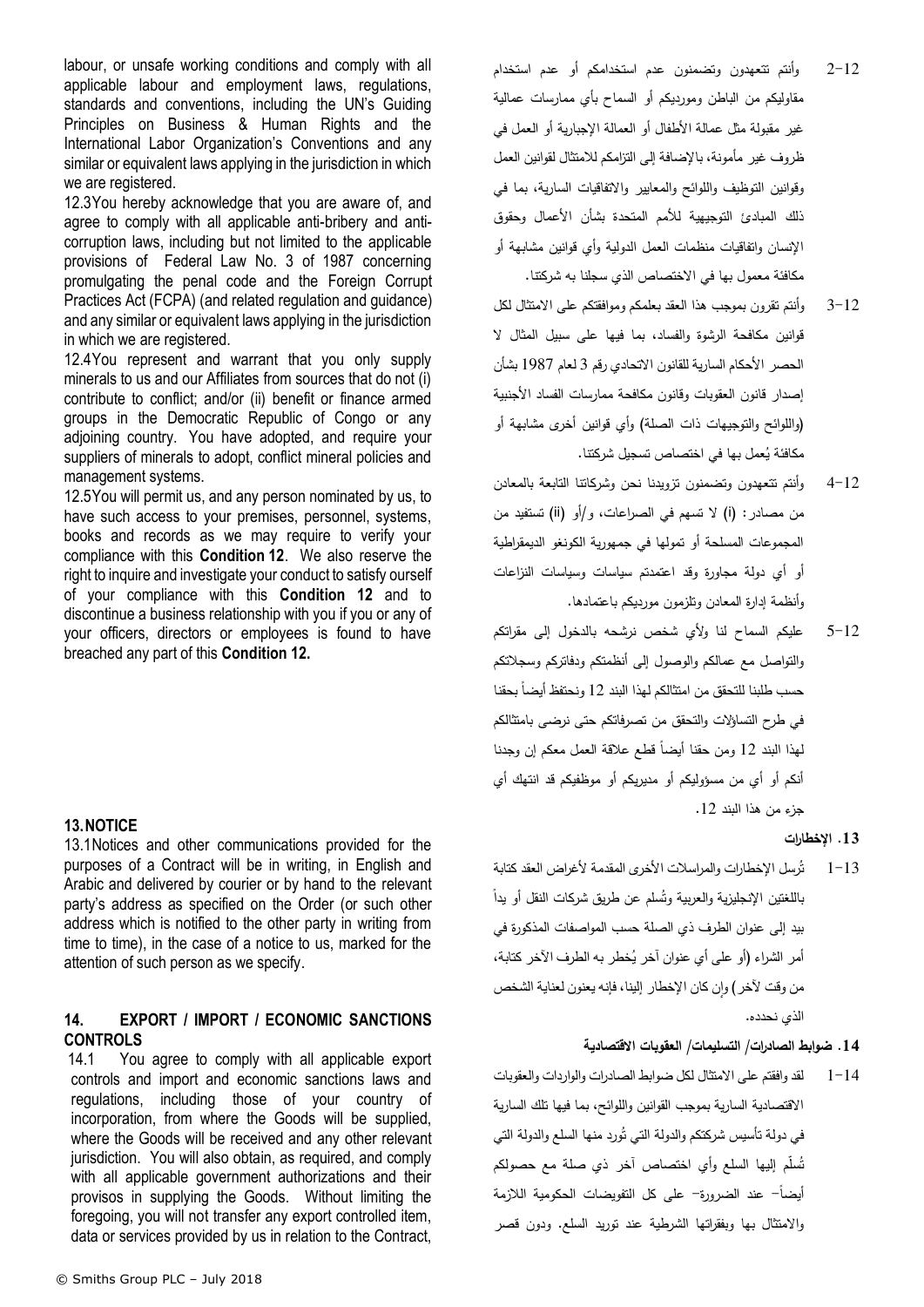to include transfer to any persons, including those persons employed by or associated with, or under contract to you or you lower-tier suppliers, without the authority of an applicable licence, exemption or exception.

14.2 You will provide to us all information necessary to support any regulatory or government authorization requirements we have regarding the Goods.

14.3 You will indemnify us and our Affiliates for all Losses arising out of any breach by you of this Clause [14.](#page-11-0)

## **15.GENERAL**

<span id="page-12-1"></span>15.1The Contract constitutes the entire agreement between the parties and supersedes any prior agreement or arrangement in respect of its subject matter and:

15.1.1 neither party has entered into the Contract in reliance upon, and it will have no remedy in respect of, any misrepresentation, representation or statement (whether made by the other party or any other person and whether made by the first party or any other person) which is not expressly set out in the Contract; and

15.1.2 nothing in **Condition [15.1](#page-12-1)** will limit or exclude the liability of any person for fraud or fraudulent misrepresentation.

15.2 A party's delay in exercising, partial exercising or failure to exercise a right or remedy under the Contract will not constitute a waiver of, or prevent or restrict future exercise of, that or any other right or remedy. A waiver of any right, remedy, breach or default will only be valid if it is in writing and signed by the party giving it.

15.3If any term of the Contract is found by any court or body or authority of competent jurisdiction to be illegal, unlawful, void or unenforceable, such term will be deemed to be severed from the Contract and this will not affect the remainder of the Contract which will continue in full force and effect.

15.4Except to the extent otherwise specified in these Conditions, variations to the Contract must be agreed in writing and signed by both parties.

15.5No partnership, agency or joint venture between the parties will be created by the Contract.

15.6Each party agrees that it is an independent contractor and is entering into the Contract as principal and not as agent for or for the benefit of any other person.

<span id="page-12-2"></span>15.7Each of our Affiliates will be entitled to enforce in their own capacity the terms of any Contract under which that Affiliate receives a benefit.

15.8Save as provided in **Condition [15.7](#page-12-2)**, the parties do not intend that any term of a Contract will be enforceable by any person who is not a party to it.

<span id="page-12-0"></span>15.9You may not assign, transfer, charge, hold on trust for any person or deal in any other manner with any of your rights under the Contract or sub-contract any of your obligations under the Contract. We may assign a Contract to our Affiliates.

لعمومية ما سبق، فإنكم لن تتنازلون عن أي بند خاضع للتصدير أو أي بيانات أو خدمات خاضعة للتصدير نقدمها لكم بخصوص العقد ويشمل ذلك النتازل لأي شخص بما فيه الأشخاص المعينين لديكم أو المرتبطين بكم أو المتعاقدين معكم أو مورديكم في الطبقة األدنى، دون حق في الحصول على الرخصة السارية أو اإلعفاء أو االستثناء.

- 2-14 يستوجب عليكم تزويدنا بكل المعلومات الالزمة لدعم أي متطلبات تفويض تنظيمية أو حكومية تكون لدينا بخصوص السلع.
- 3–14 ٪ يستوجب عليكم تأميننا تأمينا تعويضيا نحن وشركانتا التابعة عن كل الخسائر الناشئة عن أي انتهاك من طرفكم لهذا البند .14

**.15 أحكام عامة**

- 1-15 يمثل هذا العقد االتفاق التام بين أطرافه ويلغي أي اتفاق أو ترتيب سابق بشأن موضوعه، و
- 1−1−15 لم يحرر أي من الطرفين أي عقد اعتمادا على أي تحريف أو تعهد أو بيان وال يكون له أي حق في التعويضات بشأن أي مما ُذكر )سواء صدر عن الطرف اآلخر أو أي شخص غيره أو عن الطرف الأول أو أي من الأشخاص الآخرين) لا ينص عليه العقد، و
- 2-1-15 ال ينص البند 1-15 على أي حكم يقيد أو يستبعد مسؤولية أي شخص عن االحتيال أو البيانات الكاذبة.
- 2-15 ال يمثل تأخر أحد الطرفين في ممارسة حقه أو مطالبته بالتعويضات بموجب هذا العقد، ممارسة كلية أو جزئية، أو عدم ممارسة ذلك الحق أو المطالبة بالتعويضات، كليا أو جزئيا، نتازلا عنه وال يمنعه أو يقيد ممارسته المستقبلية لذلك الحق أو التدبير االنتصافي وال يكون التنازل عن أي حق أو مطالبة بالتعويضات أو انتهاك أو تعثَّر ساريا إلا إذا كان مكتوبا وموقعا من الطرف الذي قدمه.
- 3-15 إذا توصلت أي محكمة أو هيئة أو سلطة ذات اختصاص قضائي إلى عدم قانونية أي شرط من شروط هذا العقد أو عدم مشروعيته أو بطالنه أو عدم قابليته للتطبيق فإن هذا الشرط ينفصل عن العقد .ً وال يؤثر على باقي أحكامه ويستمر أثر العقد كامالً ونافذا
- 4-15 ما لم تنص هذه البنود على غير ذلك وبقدر ذلك النص، يجب االتفاق على التعديالت على العقد كتابة ويوقع عليها الطرفان.
- 5-15 لن يتم إنشاء أي عالقة شراكة أو وكالة أو مشروع مشترك بين الطرفين بموجب هذا العقد.
- 6-15 وافق كل طرف من األطراف المتعاقدة على صفته كمقاول مستقل وأنه إلتحق بهذا العقد بوصفه موكالً وليس وكيالً عن أو لصالح أي شخص آخر.
- 7-15 يحق لكل من شركاتنا التابعة تطبيق شروط أي عقد تحصل تلك الشركة على أي مصلحة به.